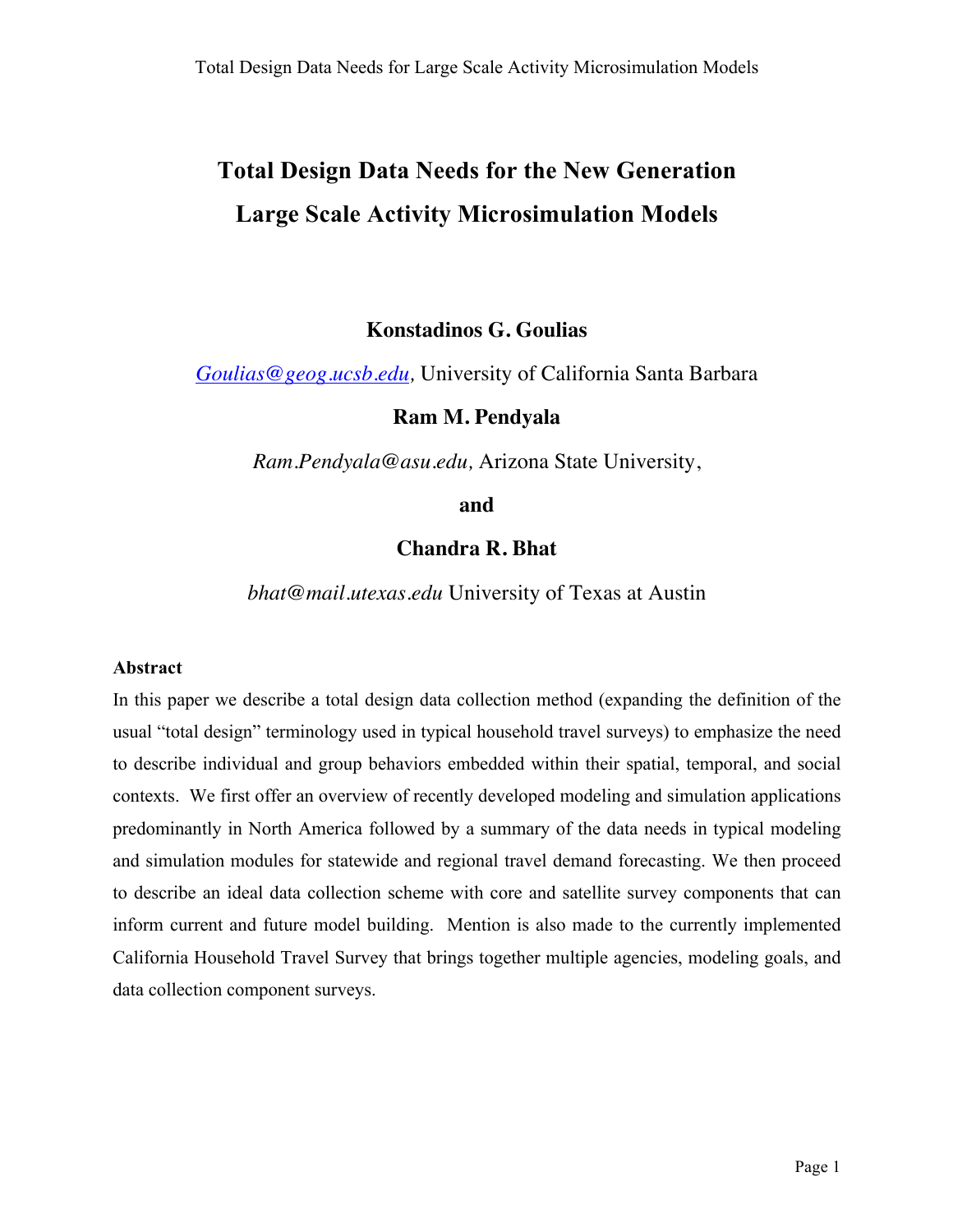# **Introduction and Background**

Our recent experience testing a new generation of models for large scale policy analysis in a substantially heterogeneous region in the US motivates this paper that enumerates and explains the type of data needed for travel demand modeling and simulation. The fundamental motivation for our travel model system emerged from the policies examined, which include the following:

- 1. Land use changes to increase density and diversity of development (e.g., the California Senate Bill 375 that requires coordination of policies on land use with transportation and the **creatio**n of sustainability plans – see Appendix for an excerpt of the requirements);
- 2. Impacts of changing demographics due to aging of population, in- and out-migration, and changes in fertility, mortality, as well as changes in educational attainment, family formation and dissolution, and changes in employment achievement and prospects;
	- Impacts of market introduction and penetration of new types of vehicles including flexible fuel, electric, and hybrid vehicles, as well as the resulting changes in composition and use of household vehicle fleets;
- 4. New development and the addition of roadway and transit infrastructure components;

5. Pricing of services (including parking and toll roads) and access restrictions to part of a Register for free at https//www.scipedia.com to download the version without the watermark

> 6. Spatio-temporal changes through policy interventions in the housing, school, and employment patterns.

A modular simulation model system that we have developed to support the above policy needs, includes the following components: (1) synthetic population generation to recreate the resident population of a study area; (2) household evolution and spatial location choice models (e.g., for residence, work, and school) to represent socio-demographic changes at the most elementary level of a person and a household, and concomitant changes in the ability to participate in activities; (3) highway and transit accessibility to capture changes in the activity opportunities and the transportation systems that serve them; (4) activity scheduling and daily simulation to represent individual and household activity and travel; (5) vehicle utilization and allocation within the households; (6) interfaces with other travel demand models, including network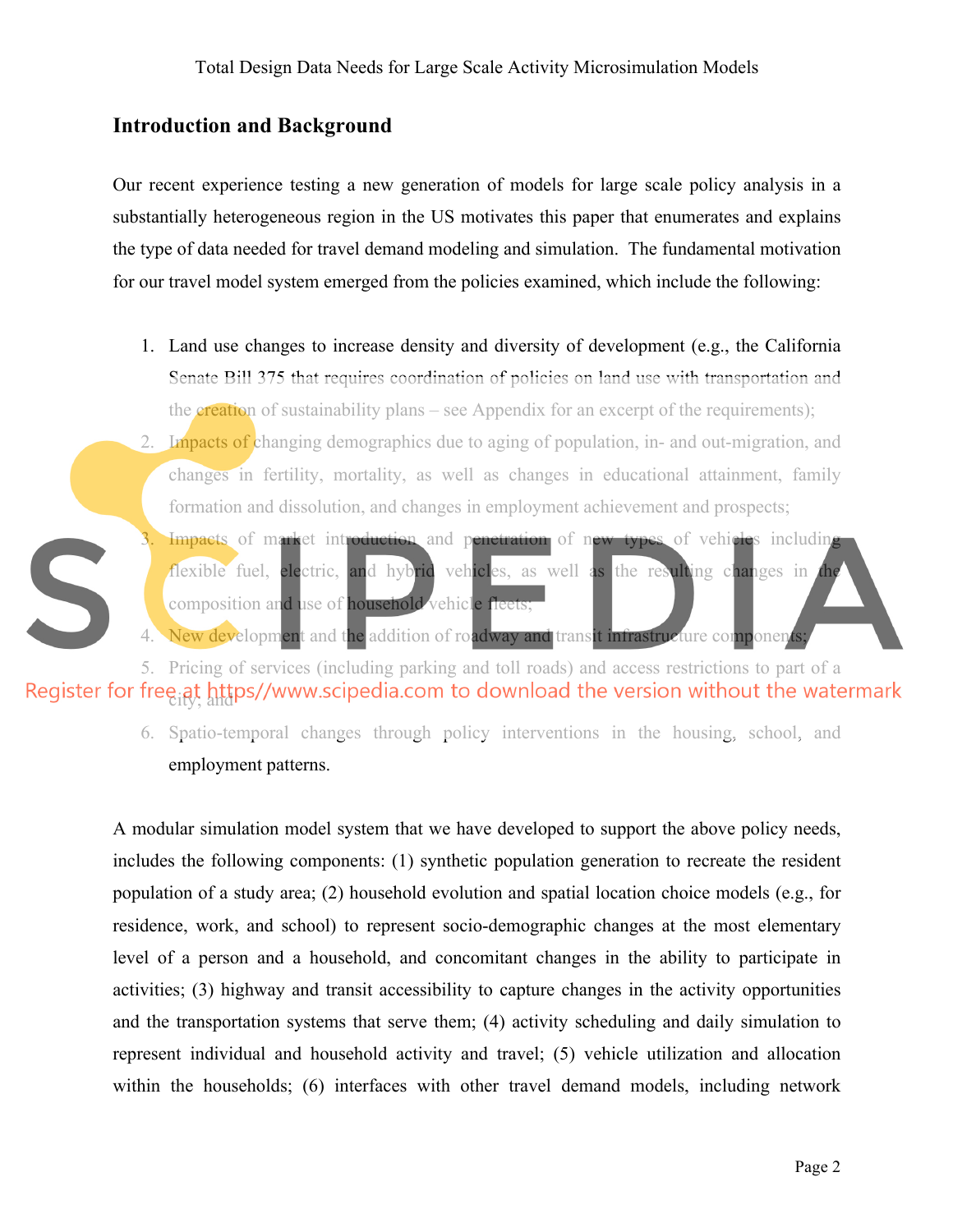assignment; and (7) energy consumption and emissions estimation. These components are strung together either in a sequential manner or with important "feedbacks" to ensure coherency in the overall simulation. It should be noted that these components are also found in other modeling and simulation applications (Donnelly et al., 2010). In addition, a variety of data exchange and model interfaces are also designed to convert data from one form to another, and provide databases and maps for verification, validation, and visualization of policy scenarios.

The core data used by many of these components are from household activity-travel surveys that collect information on: (1) household-level characteristics (e.g., household location, household structure, life cycle stage, income, vehicle ownership, bicycle ownership, housing characteristics, and house ownership); (2) individual-level characteristics (e.g., age, gender, race, ethnicity, education, student status and school location, employment status, employment location, work hours, and the ownership of driving license); and (3) information of the travel undertaken by individuals, which includes how, why, when, and where they traveled. Time use and activity surveys (and their variants of place-based surveys) may also collect additional information on the activities participated by individuals such as timing, and duration of in-home, at work, and a other place activities. Many household travel surveys also include information about the fleet of

household vehicles owned, including the make, model, year of manufacture, and additional Register for free at https//www.scipedia.com to download the version without the watermark

Surrounding these core data elements are land use and infrastructure data that include information on the spatial residential characteristics of households, employment locations, school and activity opportunity locations (often aggregated at the level of traffic analysis zones), and transportation network data that includes highway network (roadway functional class, distance, direction, number of lanes, hourly capacity, posted speed limit, and so forth) and transit network data (routes followed by buses and trains, the frequency of service, travel speeds, distance, and travel time among nodes in the network). These data elements are used by major public agencies to develop and test simulation models. However, such data and information are not always sufficient to estimate models that assess policies at the level of individual decision makers. For this reason, supplemental data are obtained from secondary sources (e.g., the US census and other ad-hoc social and demographic surveys) or from specifically designed surveys to answer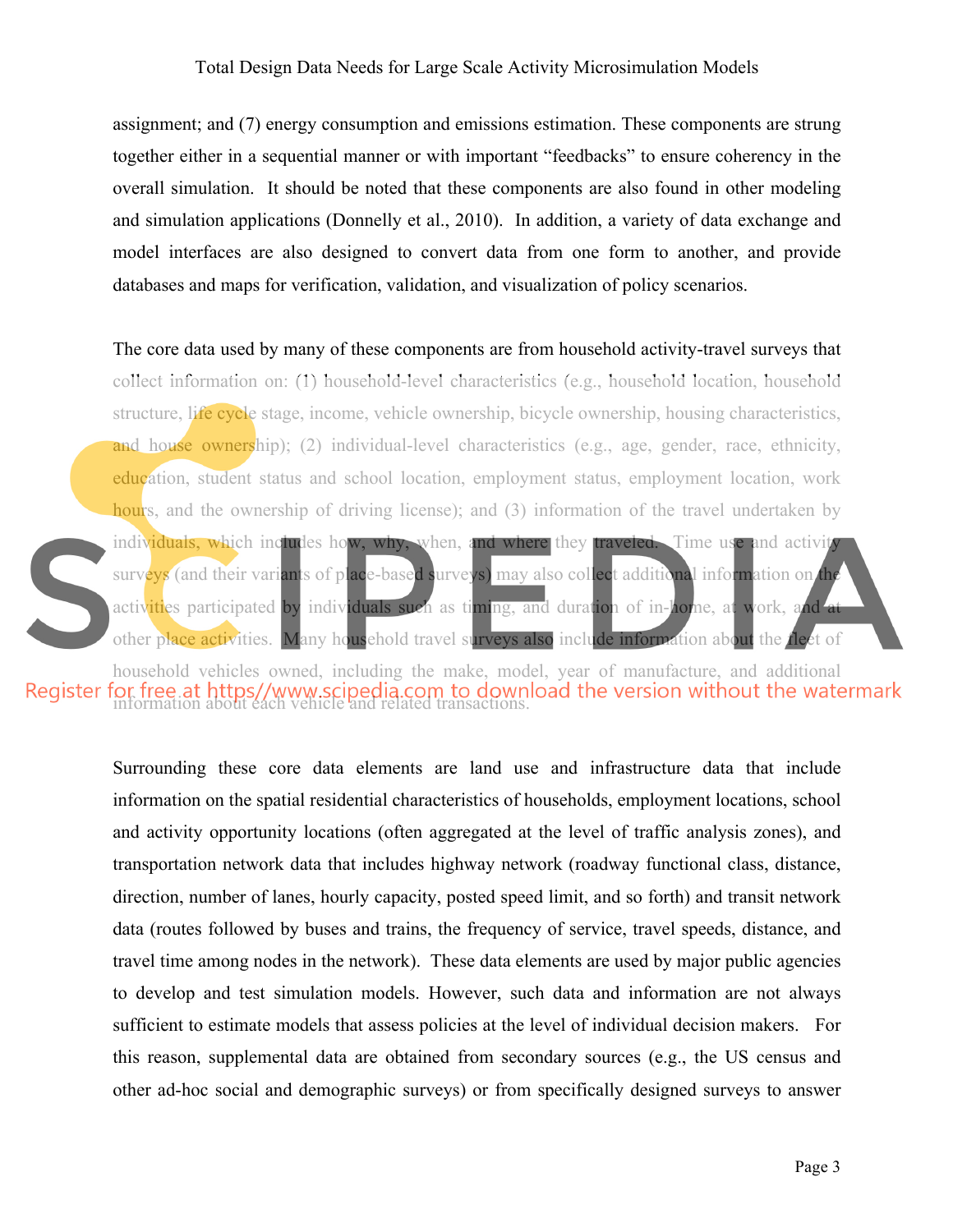policy questions (e.g., stated preference surveys). The joint use of different surveys for the same model development task requires data adjustments and courageous assumptions to make the surveys coherent in time, space, and the social milieu.

We describe in this paper a total design data collection method (expanding the definition of the usual "total design" terminology used in typical household travel surveys) to emphasize the need to describe individual and group behaviors embedded within their spatial, temporal, and social contexts. We first offer a summary of the data needs in a typical modeling and simulation application for regional travel demand forecasting in the US (see also Bhat et al., 2011, Goulias et al., 2011, Pendyala et al., 2011, Vyas et al., 2011), and point out important data gaps in key descriptors of behavior as well as other external data we need for model development and verifications tasks. We then proceed to create a staged development approach with core and satellite surveys to sketch out an ideal data collection program that can inform current and future model building. We also describe briefly a new generation of data collection efforts that contain additional core questions and survey modules to inform the immediate next generation activity-travel simulation models. Many of the ideas discussed in this paper are extracted by merging our experience with modeling and simulation reviews by developers of activity-based models in the US (see Bowman, 2009, Rossi et al., 2010, http://urbanmodel.asu.edu/intmod/reports.html, Ferdous et al., 2009, Europe (www.sustaincity.org), and less developed countries in the world (Yagi, S., and A. Mohammadian, 2010). There are important variants to these modeling and simulation approaches (some of these currently developed by the authors of this paper) that are not included here to make the presentation tractable and to focus on developments that have a stronger connection to applications and practice that we see emerging in regional travel models in the US.

# **Travel Demand Forecasting Model Design Framework**

Figure 1 shows a schema of the cascading form of model components for a typical activity-based microsimulation travel demand forecasting system. Although the sketch is from a recently developed model for a mega-region, it is representative of many models developed in the US to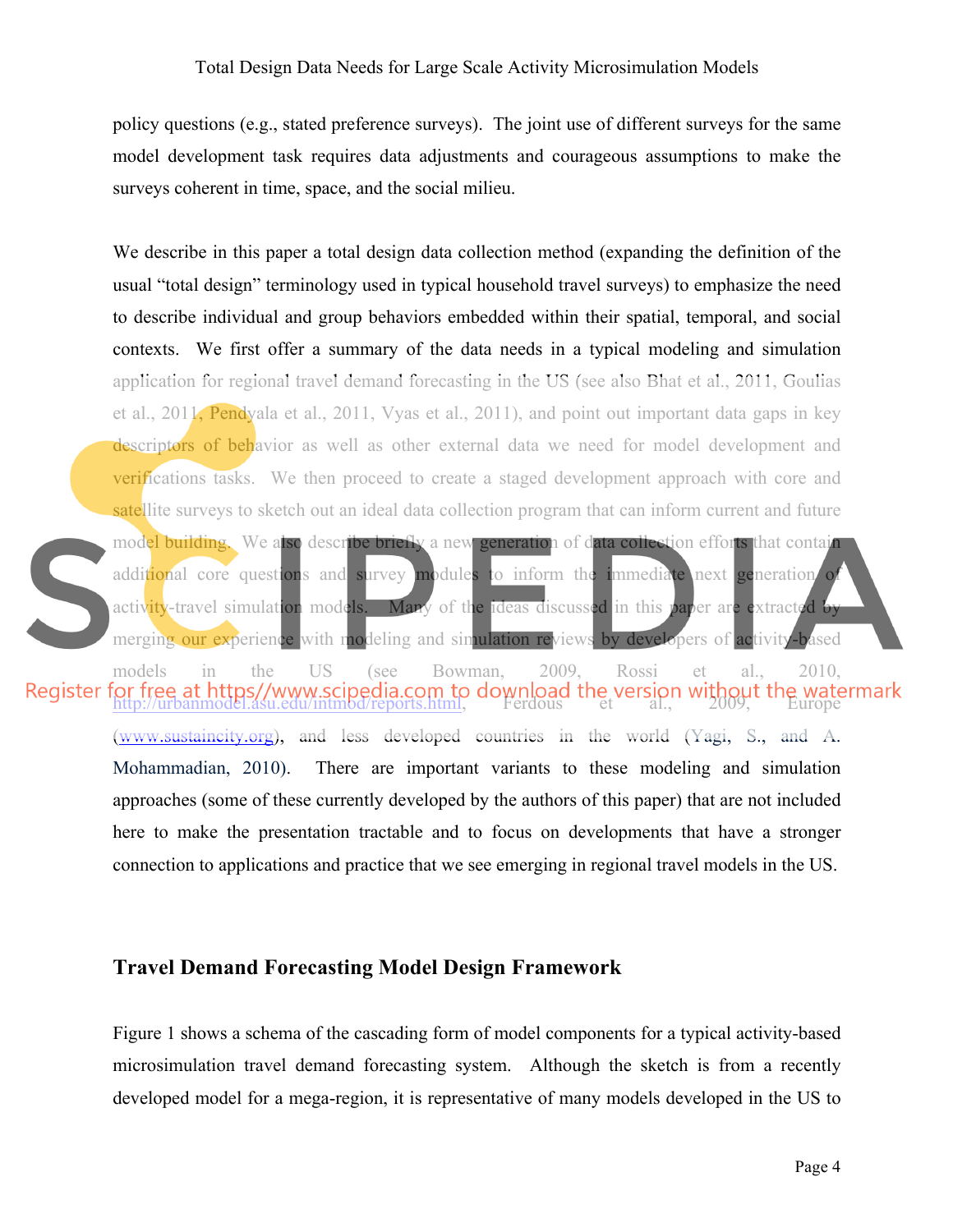address "green" policies that aim at motivating people to adopt strategies that decrease fuel consumption and mobile source emissions. The set of blocks on the left side represents groups of models that are designed for the first year (baseline) of the simulation that usually corresponds to a baseline year used in a regional or statewide transportation plan. Each block of the figure represents a set of techniques and statistical models developed to replicate the resident population activity and activity-travel decision making in a region.

### Figure 1 goes here.

In particular, the entire first set of models on the left side of Figure 1 recreates the resident population, and attributes a daily activity-travel schedule to each individual in the population. The individual activity-travel schedules are then translated into vehicular travel patterns and assigned to the network to compute energy consumption and emissions for a baseline year. The middle block evolves the region's economic and demographic landscape over time to a prespecified time increment. This computerized evolution is done using land use simulation models, an evolutionary engine of households and persons, and data fusion of information from cities and subareas within cities to build scenarios of macro changes. The right hand side block

Register fof free at https://www.sepedia.comtrordownbadtene werels huwithbut the nwatermark subsequent years of the simulation. Key difference, however, is the synthetic population that does not need to be repeated in the same fashion as the baseline year but it is used to guide the demographic microsimulation of the middle block.

The model system above can represent the activity-travel impacts of a whole host of landuse and transportation policies. For instance, land use policies of increased density and land use mix can be reflected in shifts in spatial distribution of economic activity (middle block), location decisions, car ownership and use, and activity participation and destination choices (including decisions to participate in activities and to travel alone or with others) (right block). But before being able to do so, we need to estimate and validate the model components represented in Figure 1, which leads to the issue of data needs, as described below.

# *Population Synthesis*

The process starts with synthetically generating/recreating the entire resident population person-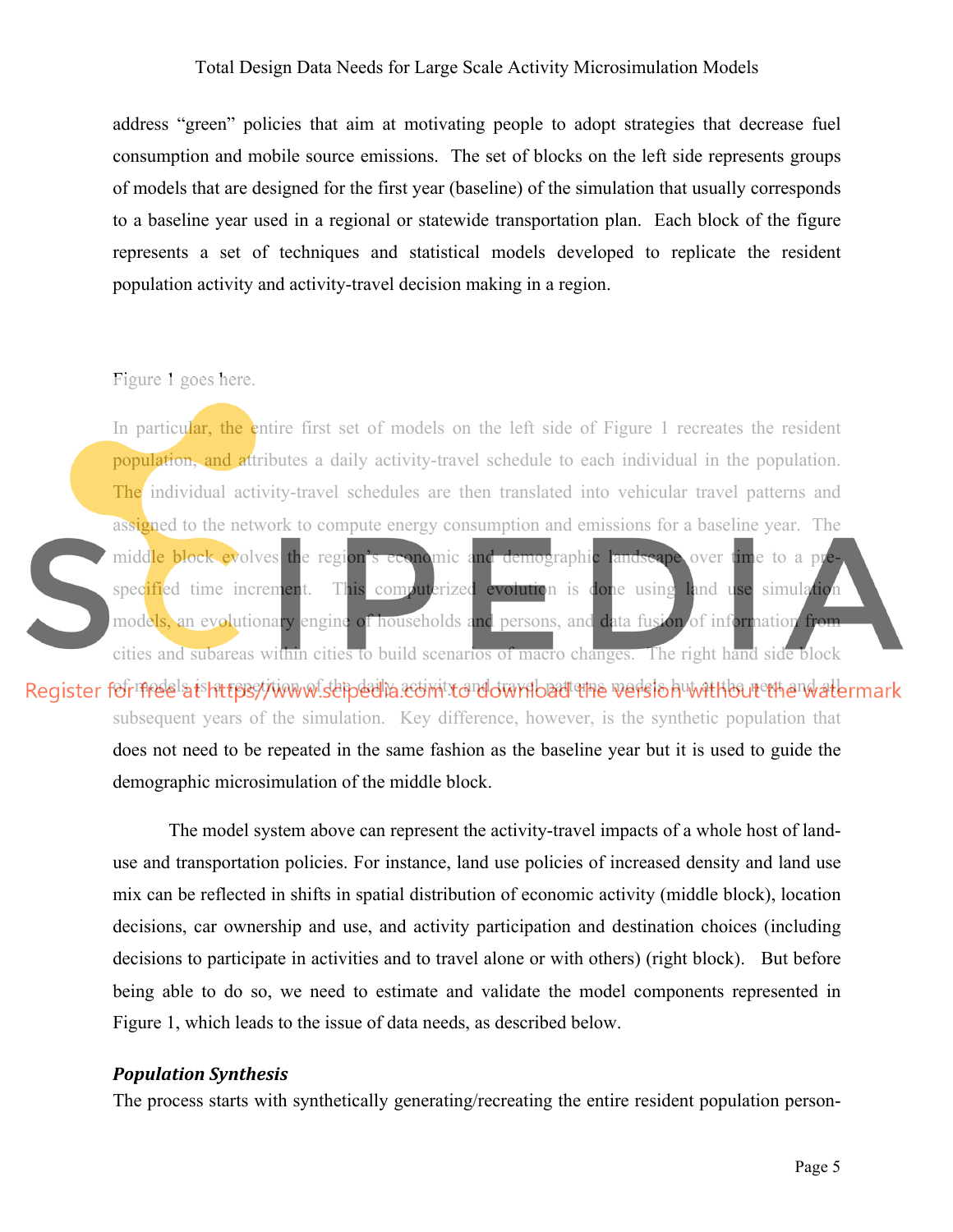by-person and household-by-household (see http://urbanmodel.asu.edu/popgen.html). The input to this software and block of methods is the spatial organization of the simulated area in the form of zone-specific target univariate distributions of resident person and household characteristics, as provided by agencies that track the demographic characteristics of a region. As the intent of population synthesis is to recreate the population on a person-by-person and household-byhousehold basis, the target univariate distributions are used as the control totals for each spatial unit of analysis in an iterative algorithm that starts from a multivariate set of relationships (in essence a cross-tabulation) among the person and household variables used as seed information More specifically, there are two types of data needed (Pendyala et al., 2011): (a) one or more contingency tables (cross-classification) from microdata to capture the relationships among **variables at the household and person levels (these data provide the seed information); and (b)** univariate distributions that the synthetic population should satisfy to represent the resident population in each geographical subdivision, such as a block, a block group, a traffic analysis

zone, or a tract (this data serves as the target).



Register for free tan https://www.scipedia.comitedibiownload the version without the watermark accessibility indicators are developed at fine spatial resolutions. In this way, we represent the

ease (or difficulty) of reaching different types of industries (representing the opportunities for activity participation) from each geographical location within a pre-specified travel time (or generalized cost-time buffer). In a recent application called SimAGENT we used 10, 20, and 50 minutes of roadway travel buffers from each of the 203,000 micro-zones and computed the number of industry-specific employees that can be reached (Chen et al., 2011). To reflect the time-of-day variation in accessibility, different values are obtained for the morning peak period (6 to 9 AM), midday (9 AM to 3 PM), evening peak period (3 to 7 PM), and at night (7 PM to 6 AM) capturing not only the different roadway conditions, but also the patterns of opening and closing of businesses during the day. Data needed for this block include: (a) indicators of industry-specific presence (e.g., number of firms by industry and number of employees, number of firms by industry type and floor space, number of employees in a geographical area by industry type and associated activity); (b) travel time and travel cost among all pairs of origins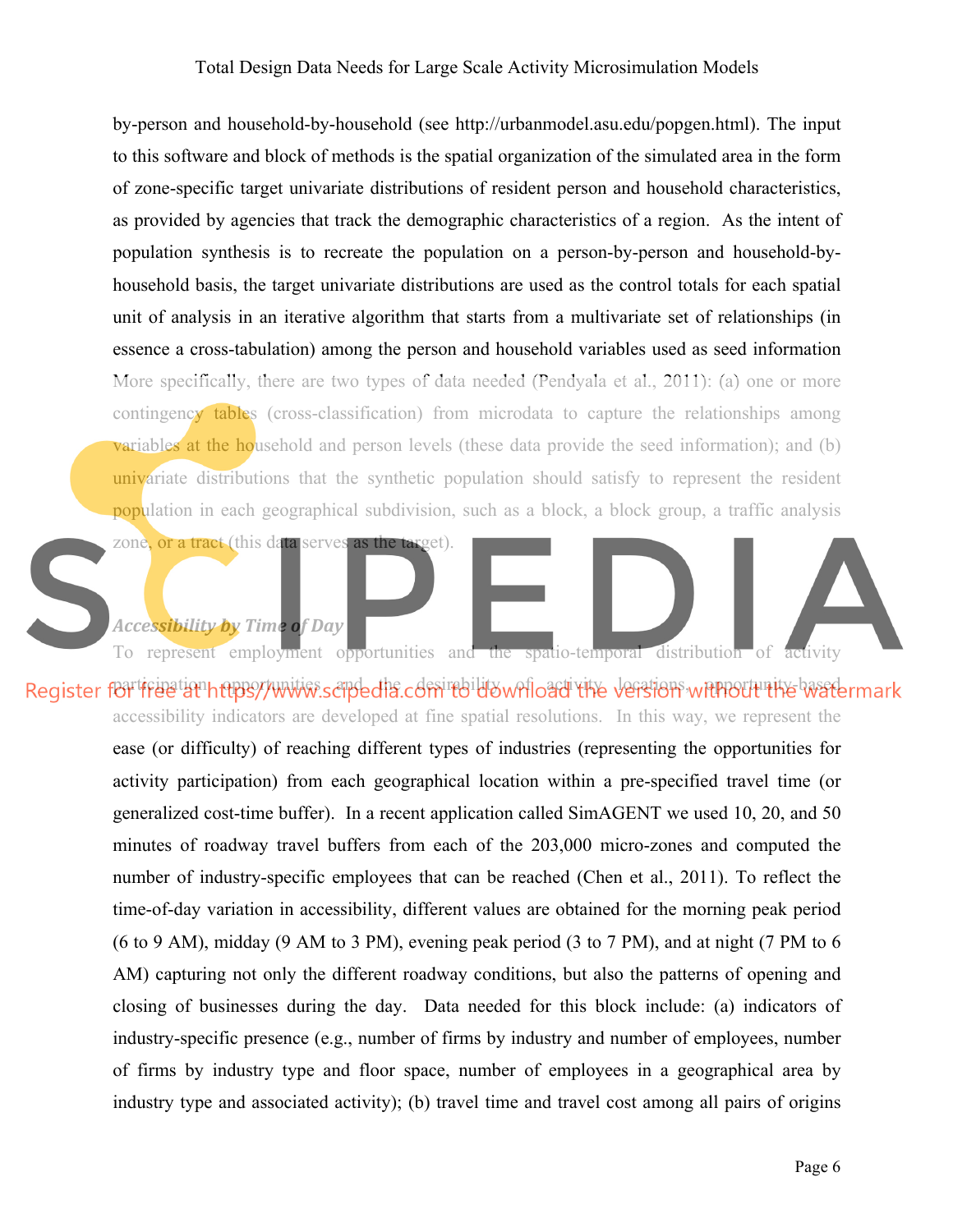and destinations by time-of-day; and (c) availability of firms or groups of firms by time-of-day (or proxies of this availability).

# Long Term Choices

In a schema such as the one in Figure 1, the residential location of a household is generally established by the population synthesis process for the base year (the left side of the figure). However, for subsequent model years and to evolve the population over time or for locating households in individual parcels or building units, a residential location/relocation model is also needed. Conditional on home locations, other long term decisions are then modeled in this "long-term choices" block. In particular, every student (whether full time or part time) needs a school location and every worker needs a work location. These locations often serve as anchors (outside home) around which people engage in discretionary activities and travel. School location choice models are often difficult to simulate. Many children study at neighborhood schools, but a substantial proportion also go to private or charter schools that are located farther away from home. Adults may choose to attend different universities and colleges in the metropolitan area. For this reason additional models are developed at the person level. For example, when we examine persons in college, a model is used to assign a college location that is a hierarchical function of accessibility. In addition to standard demographic characteristics and

Register for these at https://www.ythpedia.com/toschownload the version without the watermark useful for modeling school location choice. It is generally possible to obtain information about school locations and enrollment. However, it is more difficult to get information about school quality, one of the key predictors of school location choice.

Workers are identified using a labor force participation model that is a function of age, gender, education, and presence of children in the household. Employed persons are then assigned using probabilistic choice models to their type of industry, work location (which is also a function of accessibility), weekly work duration, and work flexibility. Each individual is also assigned a driver's license depending on age, gender, and race. Using these characteristics, household income is computed as a function of race, presence of elderly individuals, education level of members of households, and employment industry of workers in the household. Then, a residential tenure model (own or rent) follows with a housing type model to assign each household to a single-family detached, single-family attached, apartment, and mobile home or trailer type of residence.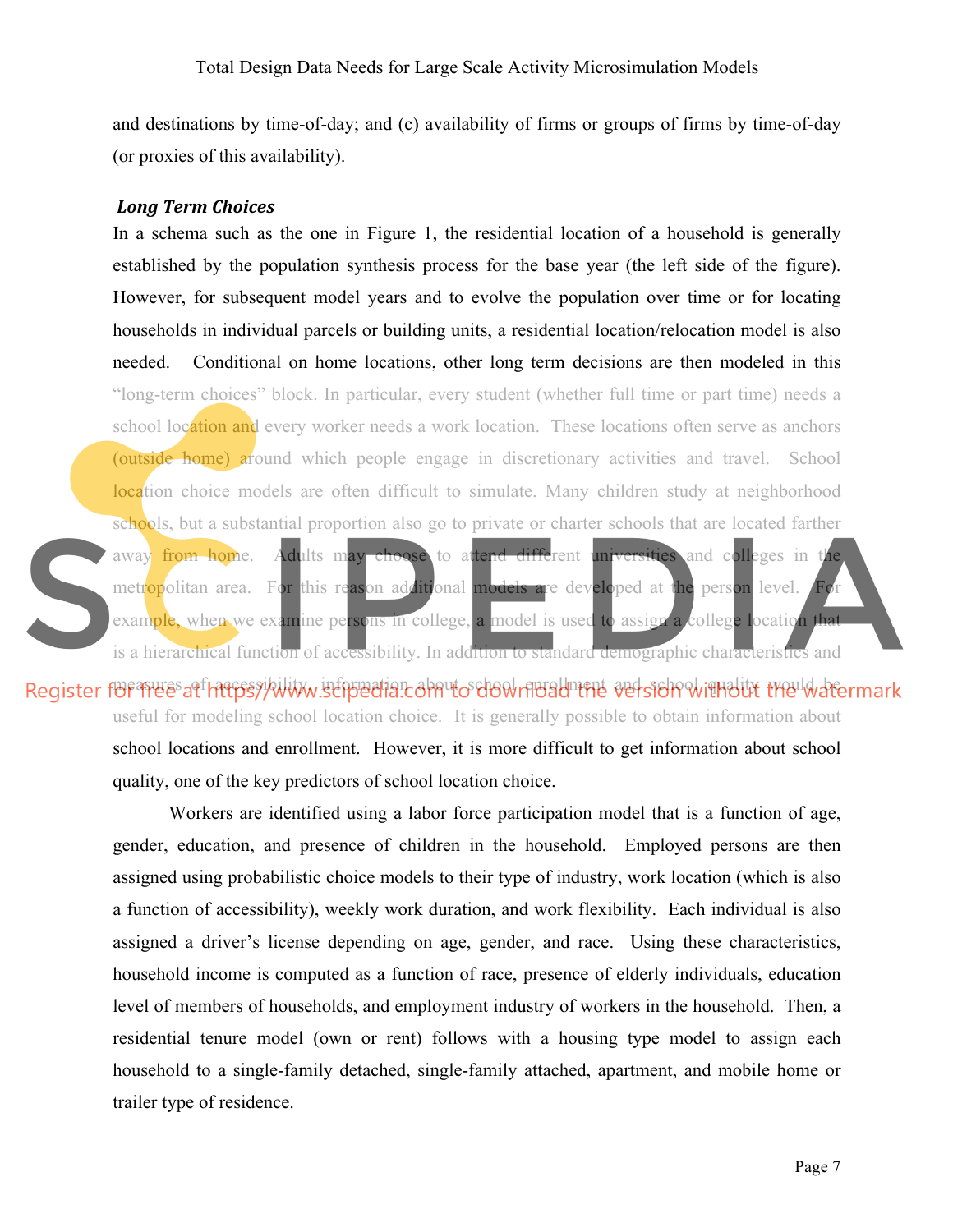# *Car Ownership and Type*

Policy analysis provides estimates of greenhouse gas emissions and energy consumption. This motivates the inclusion of model components that are capable of explicitly modeling vehicle fleet composition and usage, and the allocation of vehicles to primary drivers in the household. This set of models may also be viewed as longer- or medium-term choices that households make as opposed to daily short-term choices that are made in the context of daily activity travel engagement. This type of model in essence determines the predicted non-commercial regional vehicle fleet mix that is used as input to the emission estimation software. This is also particularly important because of the expected market penetration of "new" technology fuelefficient vehicles (such as electric cars) and the incentive programs created at the state and federal levels in the US to promote such vehicles. A model system like this can be used to assess different incentive structures promoting environmentally friendly technologies in cars. One of the inhibitors in building car ownership, car body type, car vintage, and make models is the existence of many possible alternatives based on the combinations of the different body ty vintages, and makes. Further, a household may own more than one vehic

# Register for free a chttps://www.scipedia.comiscuto.whibadi the trension with DGE the watermark capable of simulating the entire fleet of vehicles in a household and the annual mileage that each

vehicle is driven or used. The multiple discrete continuous extreme value (MDCEV) model extends the classic multinomial logit model in innovative ways to accommodate the multiple discreteness in the choice process and simultaneously predict the total annual mileage that a vehicle would be driven. This annual mileage may be treated as a general mileage budget that guides the use of a vehicle on a day-to-day basis (for example, a household may choose to use a special collector's edition car only sparingly while using the family van for everyday chores). As indicated earlier, vehicle types are defined by body type, fuel type, and vintage of the car. Within each of the body and fuel types, the MDCEV model is capable of simulating the exact make and model of the vehicle, thus providing detailed information regarding the vehicle fleet in the population. By tracking individual vehicles throughout the course of a day, a complete trajectory can be built and this information can then be used to (a) estimate energy consumption and emissions models and (b) offer the baseline data for eco-driving advisory programs.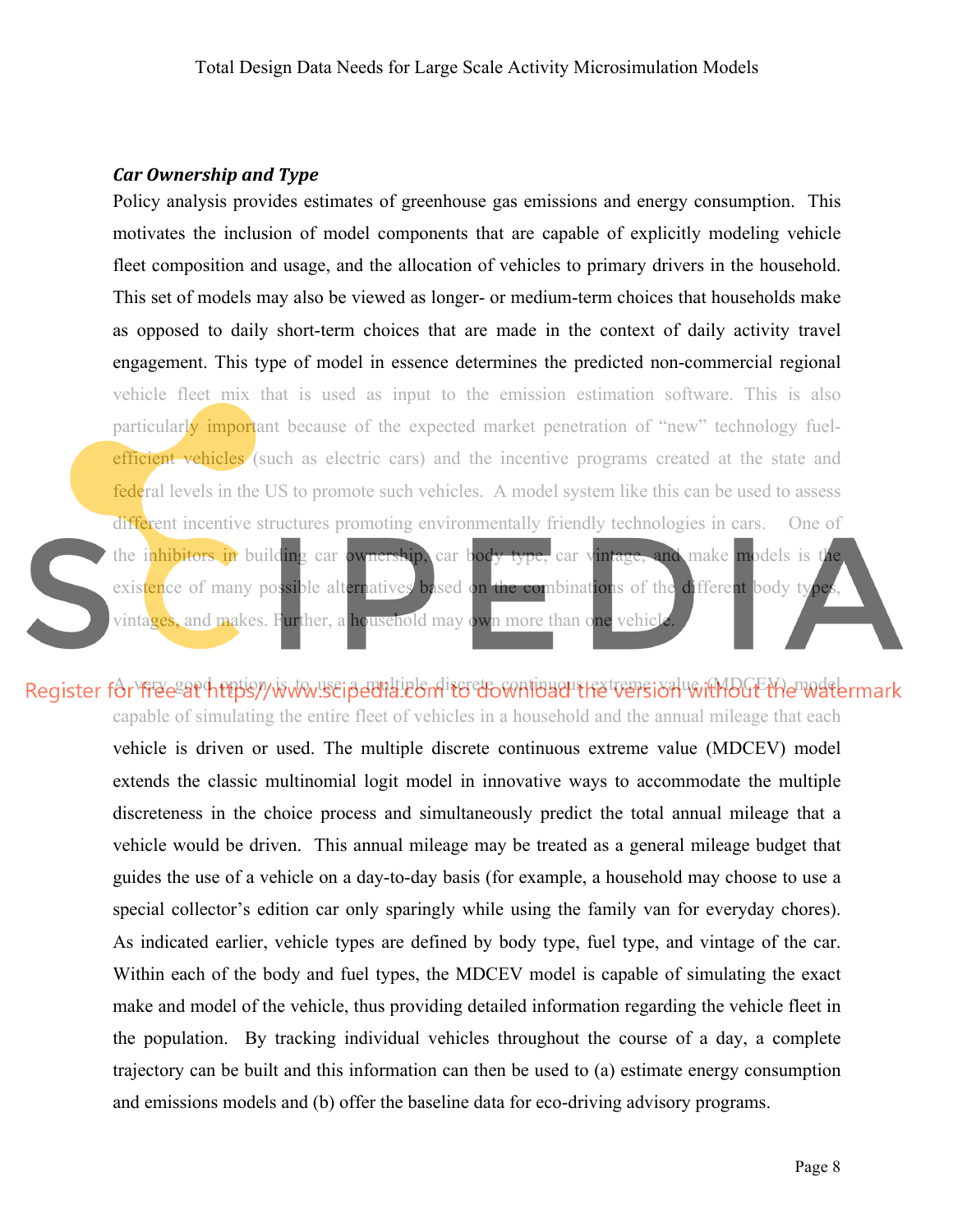Following (or in combination with) the development of a vehicle fleet composition model, it is desirable to allocate each vehicle in the fleet to a primary driver in the household (see Vyas et al., 2011). This facilitates a "higher level" allocation of vehicles to drivers with the idea that drivers generally use the vehicle(s) allocated to them, particularly when undertaking drive alone trips. When undertaking joint activities and trips, then it is possible that a tour level vehicle choice is exercised and subsequent model components can effectively simulate such processes. However, the choice of vehicle will be influenced by the "higher level" allocation of vehicles to primary drivers. For this reason, survey data elicits questions about vehicle allocation are very useful (in addition to a complete inventory of all the household fleet vehicles and details about their type and fuel used).



from this population or proceed to the next step using 100% of the simulated residents. This is Register for free at https//www.scipedia.com to download the version without the watermark<br>particularly convenient when there is a whole range of scenarios or policies to examine. In this

case, a sample can be used to quickly narrow down to the ones to study in more detail, and these can be taken through the 100% of simulated residents. It is also possible to focus on a specific subarea (e.g., a city) and perform detailed analysis and modeling while keeping the rest of the region as an evolving background. Thus, the data needs will depend on the spatial resolution and the specific use of the model.

# **Daily Activity Schedules and Travel Choices**

For each synthetically generated household and person within each household, daily activity and travel patterns are created in this block of models. While there are a variety of model systems that have been implemented or developed in the activity-based modeling field, two families of models appear to have emerged. One family of models, which may be labeled as *tour-based models* (see Vovsha et al., 2005, Bradley et al. 2010) focus on the generation of tours and the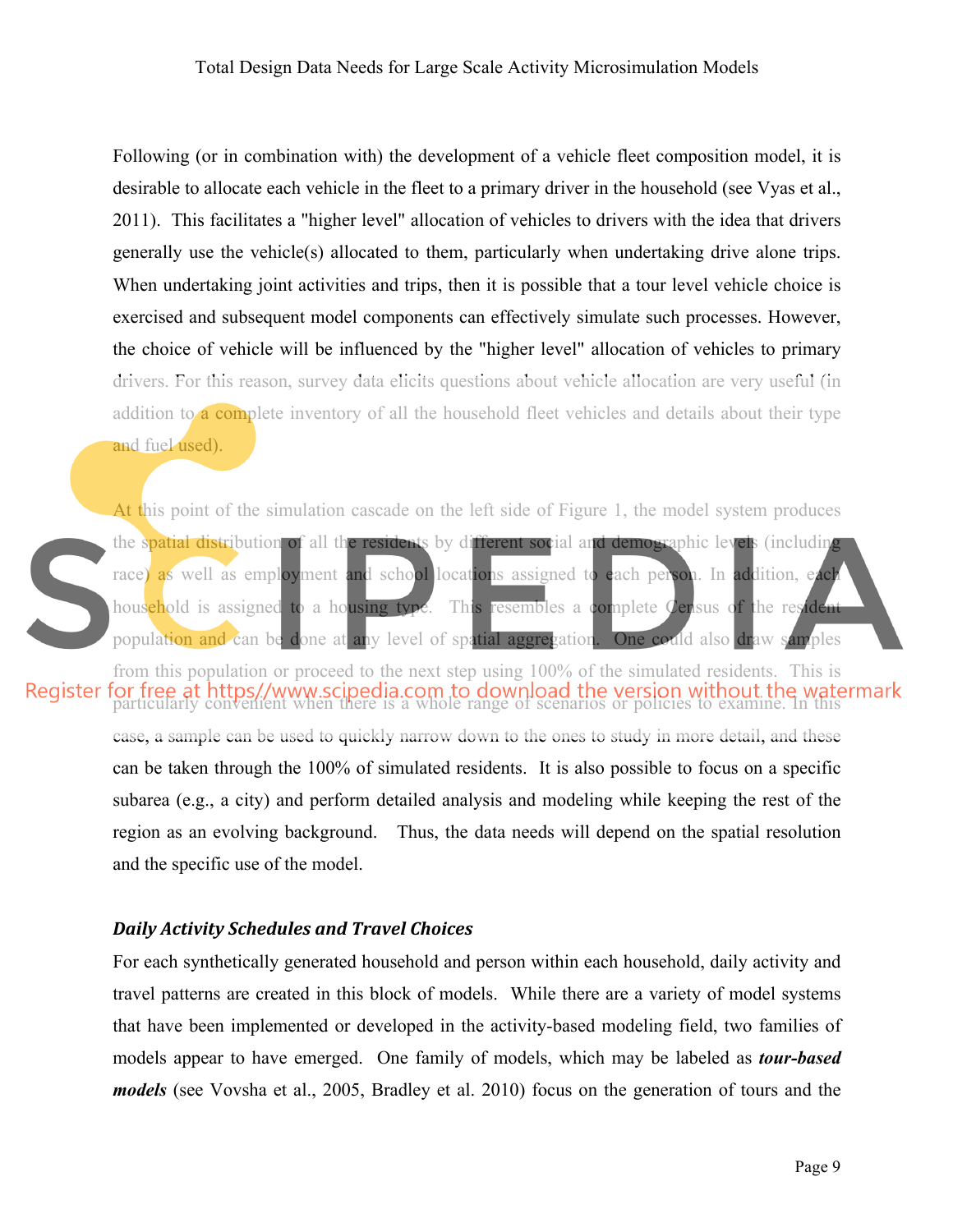trips that comprise the tours, as well as the tour/trip characteristics. These models have been successfully implemented in practice and provide a robust framework capable of accounting for inter-dependencies among trips. These frameworks can be expanded to account for interactions among household members, although such extensions have not been very common. The tour based models in practice are largely comprised of a series of multinomial logit and nested logit models that are strung together to form a long chain of models, so that logsums (i.e., sums of exponentiated utility functions) from one set of logit models can feed into another choice model specification at a higher level in the hierarchy. This structure provides the ability to account for accessibility impacts on tour generation, destination choice, mode choice, and time of day choice. Time of day is treated as a discrete choice with the time of day being split into one hour, 30 minute, or 15 minute slices. By introducing logsum terms into the model specifications of higher level models, the tour based modeling paradigm is able to account for key behavioral phenomena of interest. Improvements in accessibility (as represented by changes in logsum values) will impact destination choice and tour generation, not to mention time of day choice and mode choice.

While the tour-based models provide a powerful practical framework for modeling daily activity-travel patterns, they are somewhat restrictive in their ability to simulate the emergent

nature of activity-travel demand. Pendyala et al., 2011 review some of their limitations in detail. Register for free at https//www.scipedia.com to download the version without the watermark<br>We favor *continuous time activity-based model systems* in which time plays an allencompassing role, activity durations and time use are explicitly modeled, and spur-of-themoment activity generation can be explicitly represented. Figure 2 constitutes a simplified representation of a worker's daily activity-travel pattern and also illustrates the temporal resolution survey data should provide.

#### Figure 2 goes here

In this example, simulation starts at 3 AM on the first day and proceeds for 24 hours until 3 AM on the second day. Within this framework, the continuous time model will first determine the fixed activity pegs (geographical anchors) around which discretionary activities and travel must be undertaken. The fixed activity pegs typically correspond to work activities, the timing of which are modeled in an earlier step based on the work-related characteristics (work duration,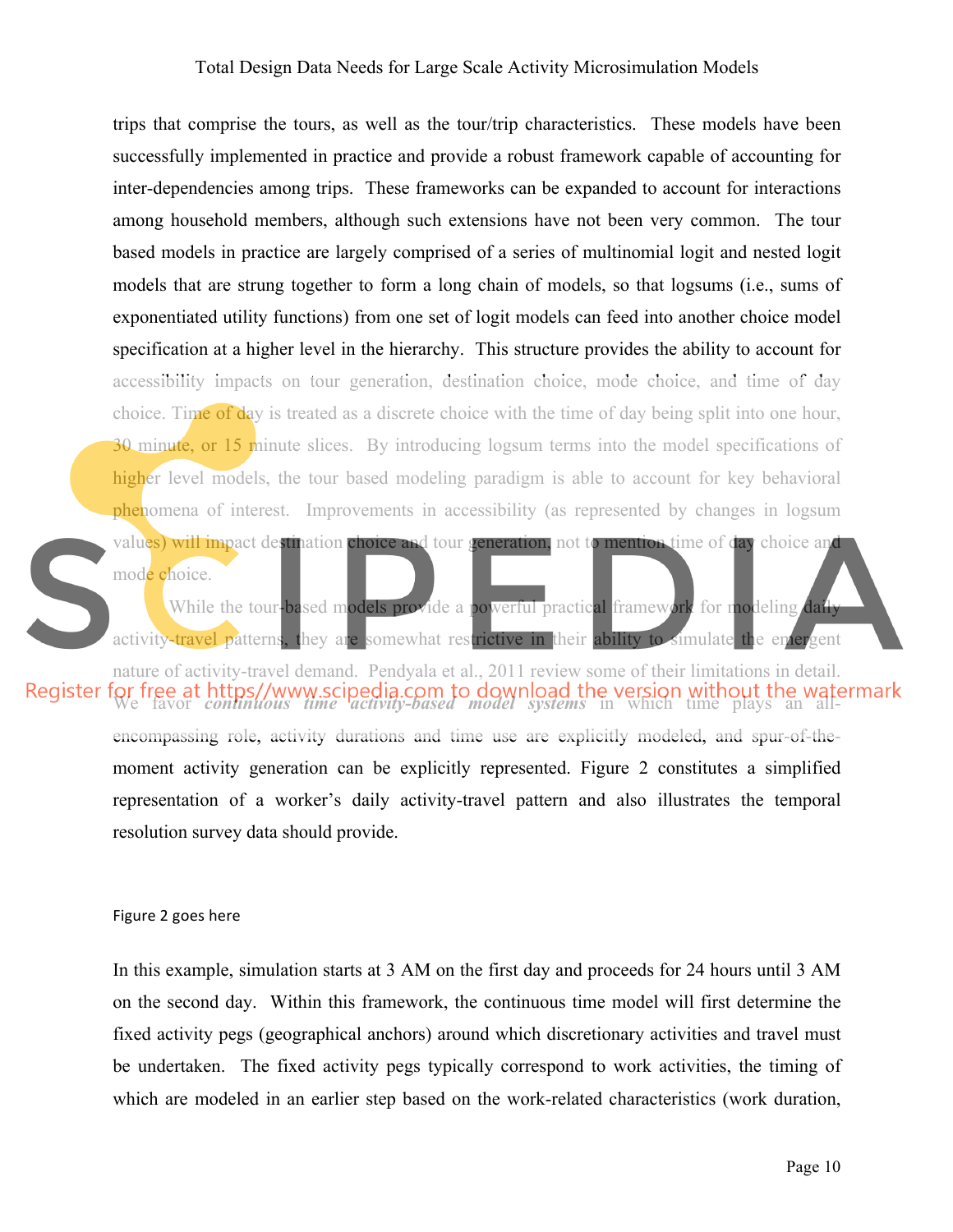flexibility, etc.) predicted in the long-term choice module. In the most recent versions of the continuous-time activity system for a large mega-region in the US, the fixed activity pegs include joint activities undertaken by individuals in the household (see Bhat, 2011). The activity pegs determine the daily time space diagram of a person's path, based on the notion of a timespace prism (Hägerstrand, 1970, 1989). The time periods corresponding to the fixed activity pegs are locked and do not constitute open time-space prisms in which individuals can pursue discretionary activities and travel. After higher level models establish the locked periods and the open time-space prisms, the simulator generates discretionary activities within open time-space prisms along the course of a day. History dependence is incorporated into the model framework so that activities in the latter part of the day are influenced by activities undertaken earlier in the day. For example, if a person has done two shopping episodes in the earlier part of the day, it is less likely that this person will undertake yet another shopping activity towards the end of the day. In each open prism, an individual can make multiple stops outside home, or simply choose to stay home until travel must be undertaken to the next fixed activity. The number of stops undertaken in each open time-space prism is dependent on the time available in the prism (the size of the prism), which is in turn influenced by the network accessibility and level of service measures. It should be noted that the figure is a rather simplified representation of a pattern. It is technically feasible to have any number of tours or trip chains within an open time-space prism, and within each tour, it is possible to have any number of stops.

For a non-worker, Figure 3 offers another example of a daily activity-travel pattern. In the case of non-workers, the degrees of freedom are greater as there is only home and joint activities (including serve passenger trips) as the fixed pegs around which discretionary activities and travel must be undertaken. In particular, for both workers and non-workers, it is necessary to first establish household responsibilities and child dependencies that may constrain certain periods of the day and limit the flexibility in scheduling and undertaking non-work activities and trips. In the case of non-workers, the simulation process then proceeds through the successive generation of tours with one or more stops in each tour. Individuals can return home for temporary stays during the course of the day. Within each tour, an unlimited number of stops can be made for various purposes, each with a destination, mode, and duration attached to it. The above framework is a hybrid of multiple elements and brings together the best of the behavioral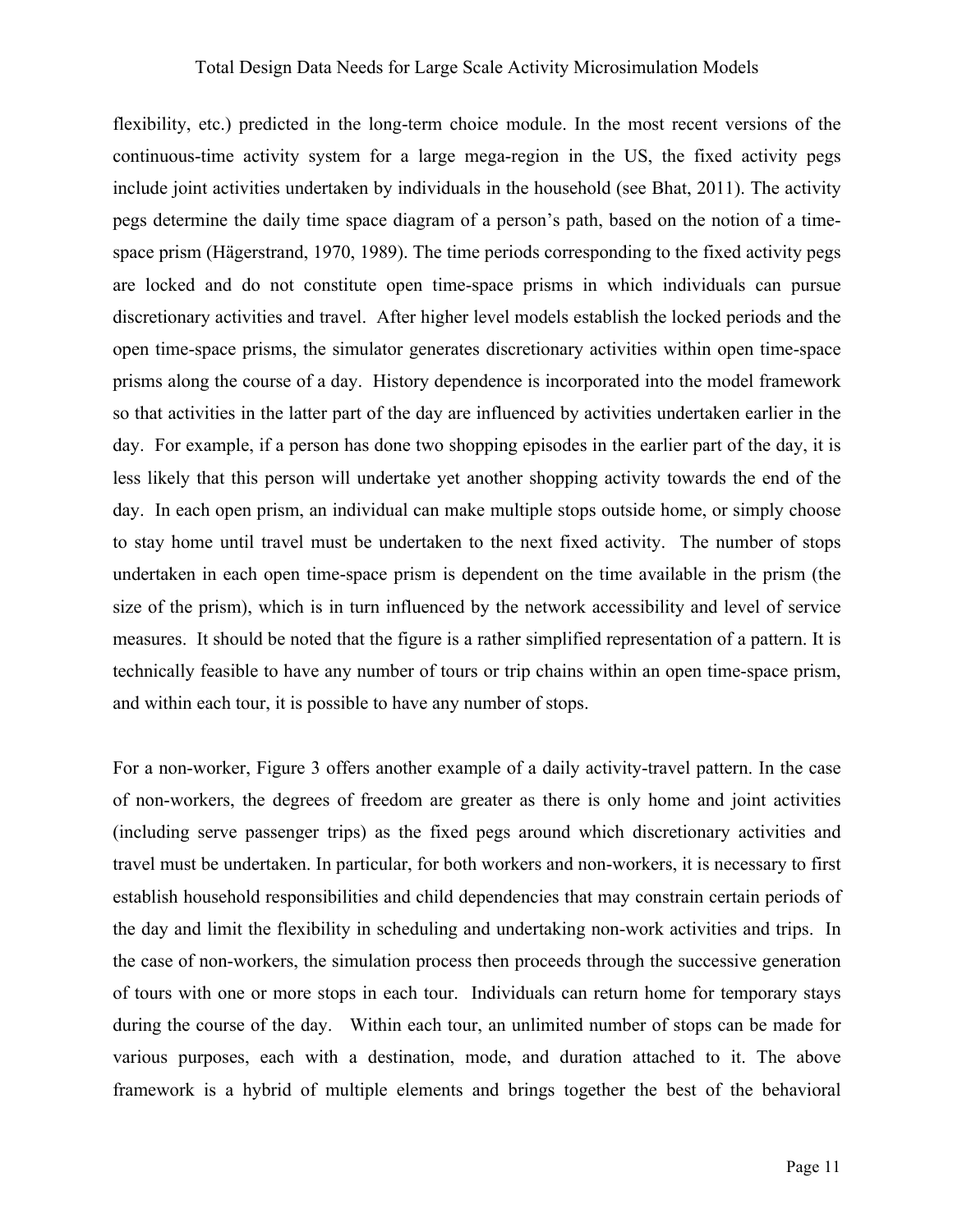paradigms in the activity based travel modeling arena. On the one hand, household and individual level day-patterns are imposed such that certain periods of the day that need to be dedicated to activities that are fixed in space and time are set aside. On the other hand, the model framework accommodates the emergent nature of activity engagement and travel demand with the possibility for discretionary activities and travel to be undertaken on-the-fly.

### Figure 3 goes here

The examples here can be implemented at the level of the traffic analysis zone (TAZ) and this is the preferred starting point of model implementation in the US because many regions have an already operational four-step model with TAZ populated with data. However, an implementation that treats space in as disaggregate a manner as possible (similar to the continuous disaggregate treatment of time) is ideal. This puts more pressure on land use data and network fidelity. These data are available and often of better quality at the traffic analysis zone, which is the level that many operational models use. But, over time, as the network fidelity gets better, land use models become more detailed, and land use data reliability at small spatial scales improves. As a consequence, the spatial resolution of the activity-based model system is increasingly becoming more disaggregate. In fact, the spatial unit for activity-based model systems is moving to the Census block group, block, or even individual activity locations (parcels) and points on a network. It is also important to note that model systems are being designed to operate at multiple scales, enabling developers to use data from different scales depending on data supply and methods to convert data from one scale to another (downscaling or upscaling). This discussion is clearly pointing to the need for surveys to record all locations visited using longitude and latitude as well as verified addresses, while time should be measured at the finest possible level.

At this stage of the model system, the output contains more complete data than an activity survey diary database (because it recreates the activity-travel patterns of the entire population of a region). This is an important consideration for verification and validation, since the simulation produces more information than is currently available from other sources to use as the gold standard or benchmark. Typical external data used to verify the output are commute statistics among subregions, other local surveys, or counts of persons at specific locations by time-of-day.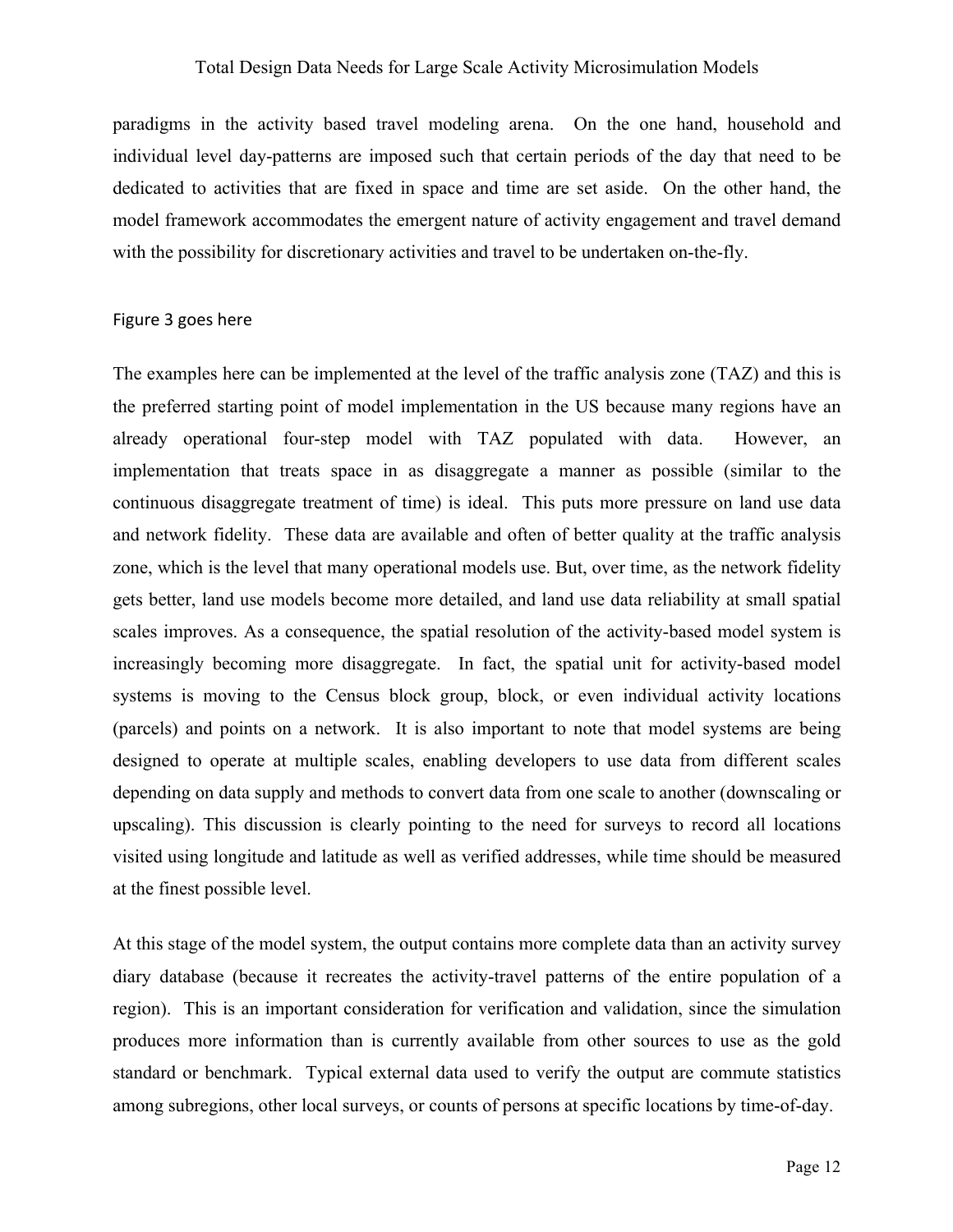### Routes, Assignment to Networks, and Emissions

The output of a continuous time activity-based travel model system such as the one just discussed can be used in many different ways. For example, testing of policy scenarios may be studied and their impact assessed by examining the timing decisions of individuals (e.g., advancing or postponing the starting of trips). The model can also be coupled with other algorithms that undertake traffic assignment, producing estimates of the number of cars on a network and/or routes chosen by vehicles from an origin to a destination. Continuous time activity-based models may also be interfaced with algorithms that are able to produce point-bypoint stops in the daily activity and travel paths of simulated persons. While this approach to assignment is appealing from the standpoint of predicting each individual's actual path through the network, it should also be noted that the current state-of-the-art in activity based travel demand models covers only personal passenger travel; it does not cover freight travel, nonresident in the region tourist and visitor travel, and possibly some special generator travel such as airport travel. Some applications in this direction exist but are not widely used yet. For the above reason, post processing routines typically convert the activity-travel patterns into origindestination trip tables and combine these trips with origin-destination trip tables of the other types of trips (obtained using existing classical processes) prior to feeding the entire travel demand into traffic assignment processes. This is the procedure used when a static traffic assignment process is used. If dynamic traffic assignment procedures are used, then it may make sense to retain the detailed trip records coming out of the activity-based travel model and feed individual trips or tours to the dynamic assignment model. Origin-destination trip tables of the other types of trips can be fed to the dynamic assignment model in the usual way; however, routines need to be setup to ensure that there is consistency in how trips from the activity based model and trips from the other origin-destination trip tables are routed through the network along the continuous time axis. Similar processing is also required when using traffic microsimulation techniques (such as the ones embedded in TRANSIMS and MATSIM), with the key difference of converting all travel into travel plans to mimic activity and travel schedules of people. One example of this type of application is TASHA in Toronto (Hao et al., 2010). Energy consumption and emissions are still (even in advanced models) relying on averaging of vehicles characteristics, average link operating speeds, and other approximations. Modeling advances are rapidly made towards developing emission speed profiles by different types of vehicles (Barth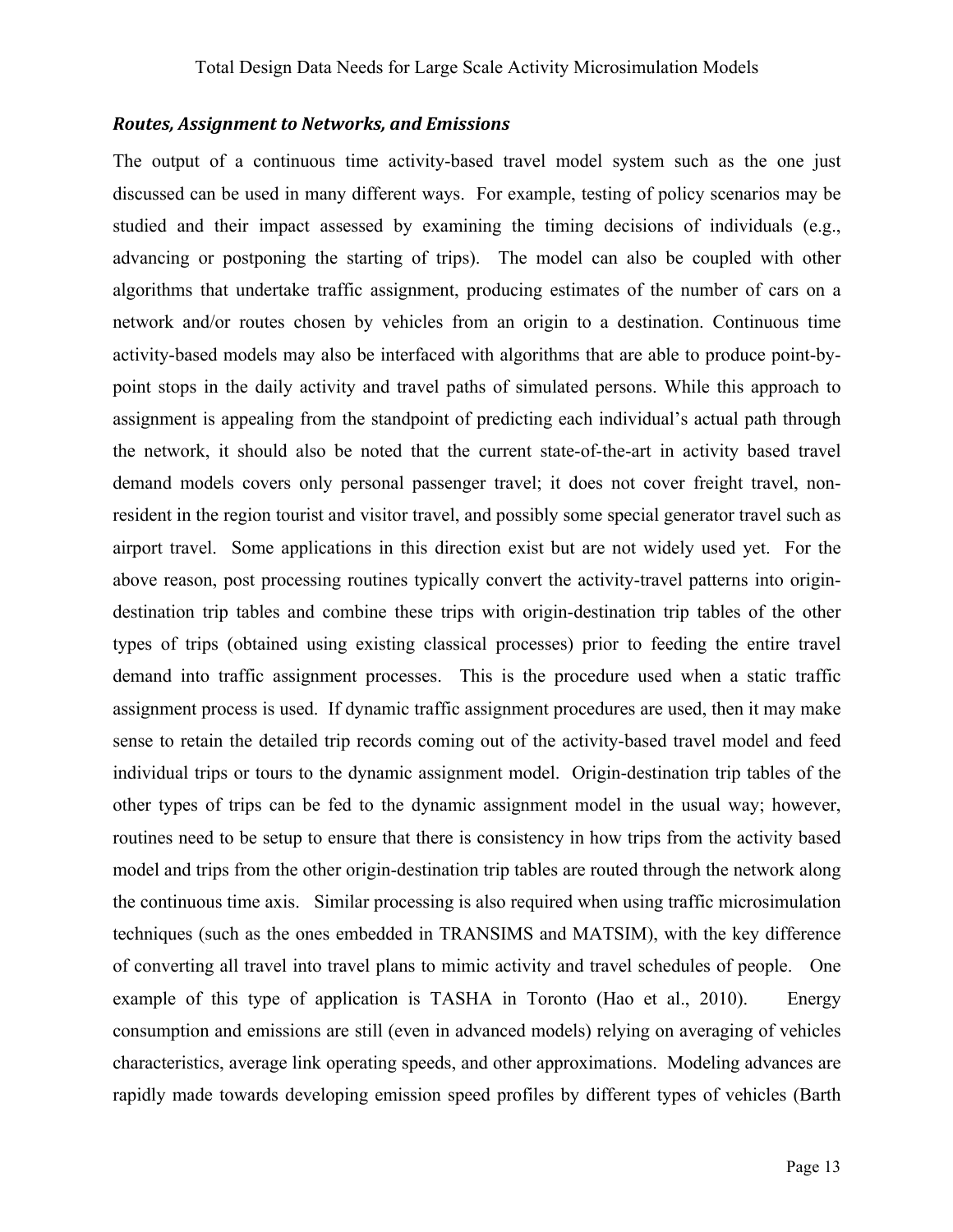and Boriboonsomsin, 2008) that in turn can be used to develop daily emission profiles for each vehicle and driver in a simulated activity-travel schedule at fine temporal and spatial resolutions.

# **Agent and Environment Evolution**

The application of an activity-based travel model system requires the generation of a synthetic population for the entire region. The activity-travel patterns of the individuals in the synthetic population are simulated using the activity-based travel model. In this regard, there is considerable interest in being able to forecast the characteristics of the population in the future through the evolution of a base year population. The base year population would be taken through a series of models that mimic the lifecycle processes of households and individuals (the agents). These include household emigration and immigration, entry into and exit from labor force, aging, birth and death, marriage and divorce, household formation and dissolution, entry into and exit from school, acquisition of driver's license, and any other socio-economic phenomena that characterize the evolution of the population over time. There are thus two ways to generate a future year synthetic population that also define the type of data needs we face. Marginal distributions on control variables of interest for a future year may be obtained from a land use model, and these future year marginal distributions may be used to generate a synthetic population for the future year in a manner that is similar to that in the base year. Alternatively, the base year synthetic population may be aged and evolved through a series of lifecycle stage transition models on an annual time step to better replicate the demographic processes at play in the region. Life cycle stage transitions are in essence the simulation of turning points in the life of individuals. The population synthesis process within the activity-based model system should then be enhanced to include a series of lifecycle evolution models that would provide a future year population.

An evolution model system should also include processes to explain regional vehicle fleet evolution and predict the future year vehicle fleet as well as the path this fleet follows. In fact, just as a population of households and individuals evolves over time, so does a fleet or population of vehicles. New vehicles are acquired, old vehicles are scrapped, and some vehicles are simply swapped, traded, or replaced. It would be desirable to implement a series of vehicle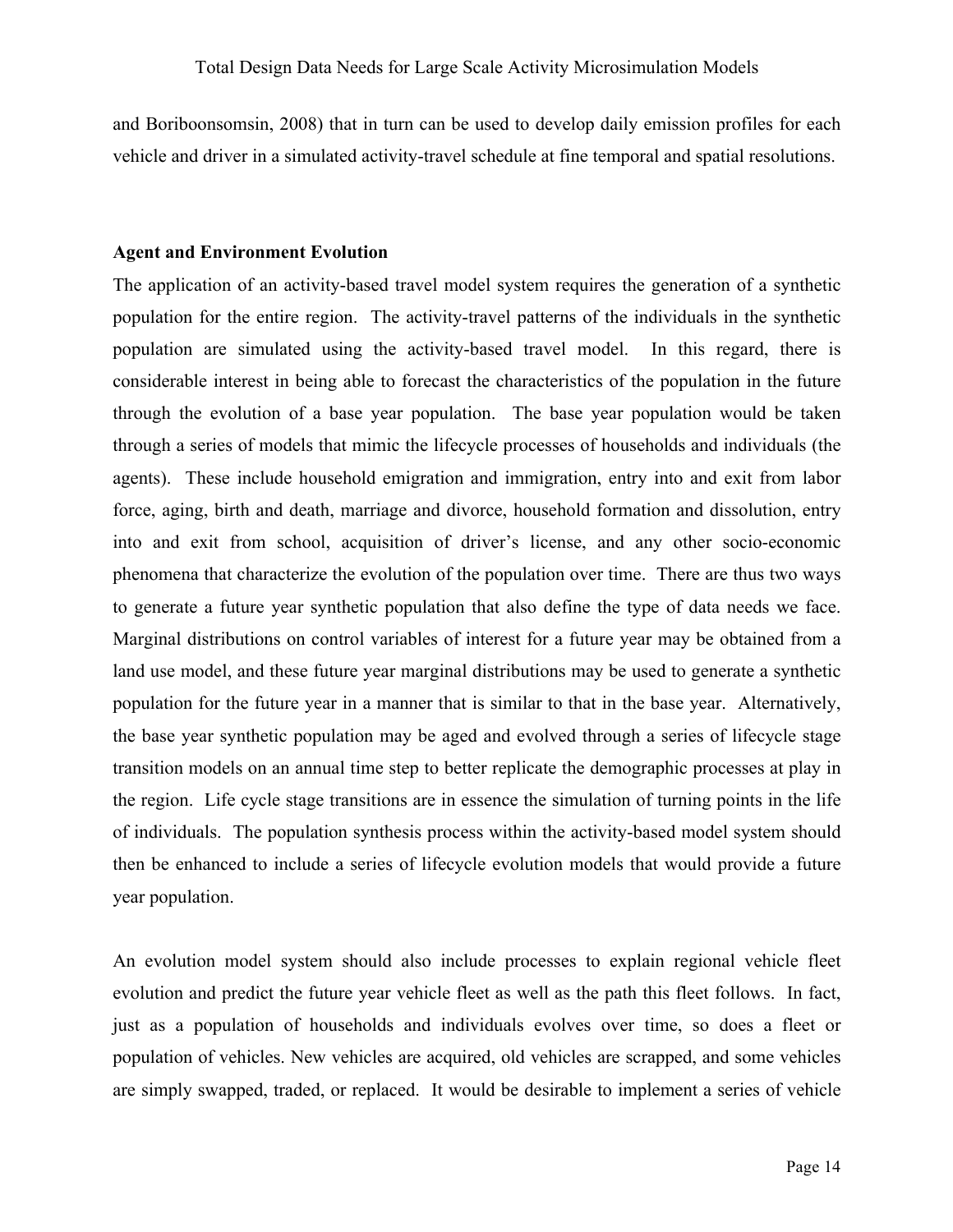transition or transactions models that allow one to evolve the vehicle fleet in response to changes in socio-economic characteristics of the household, the available vehicle types and technologies, the regulatory policy environment, incentives and tax policies, costs of acquiring and maintaining vehicles, and vehicle attributes. In this way, vehicle fleet composition and usage levels can be forecast for any horizon year. The vehicle evolution models should include a suite of components capable of simulating the acquisition, disposal, and replacement of vehicles on an annual cycle.

The environment of firms and establishments (and, therefore, the opportunity space for activity participations of individuals and households) also changes, which, in turn, affects the behavior of individuals and households. One way to capture the evolving nature of the environment of firms and establishments is to adopt similar techniques as for household evolution. We can consider every establishment of firm and take it through transitions of creation, location choice, dissolution, movement to a different location, or any other type of morphing. This is known as Firmographics and it is used to some extent in microsimulation-based land use models. The task of evolving this aspect of the environment is usually in the domain of land use models and their integration with travel demand models.

There is yet another evolutionary aspect of the environment that is surprisingly somewhat neglected in modeling and simulation. A fundamental piece of information we use in travel behavior is travel impedance from a point to another, which is a function of the transportation infrastructure. Changes in the nature of the characteristics of the infrastructure have an impact on impedance and thus on behavior. For instance, schedules of transit and availability of lanes on a highway change over time (e.g., weekday vs weekend, winter vs summer) and they also change from one year to the next (e.g., additions and elimination of routes, opening of a new lane, conversion of lanes to HOV/HOT). However, most models do not consider such varying impedance levels, and do not collect information on travel behavior characteristics in the context of the impedance characteristics being experienced. The end result is differences in infrastructure data vintage and survey data vintage, and the resulting obvious potential threat to validity when one combines the two data sources to estimate behavioral models. In this context, it may be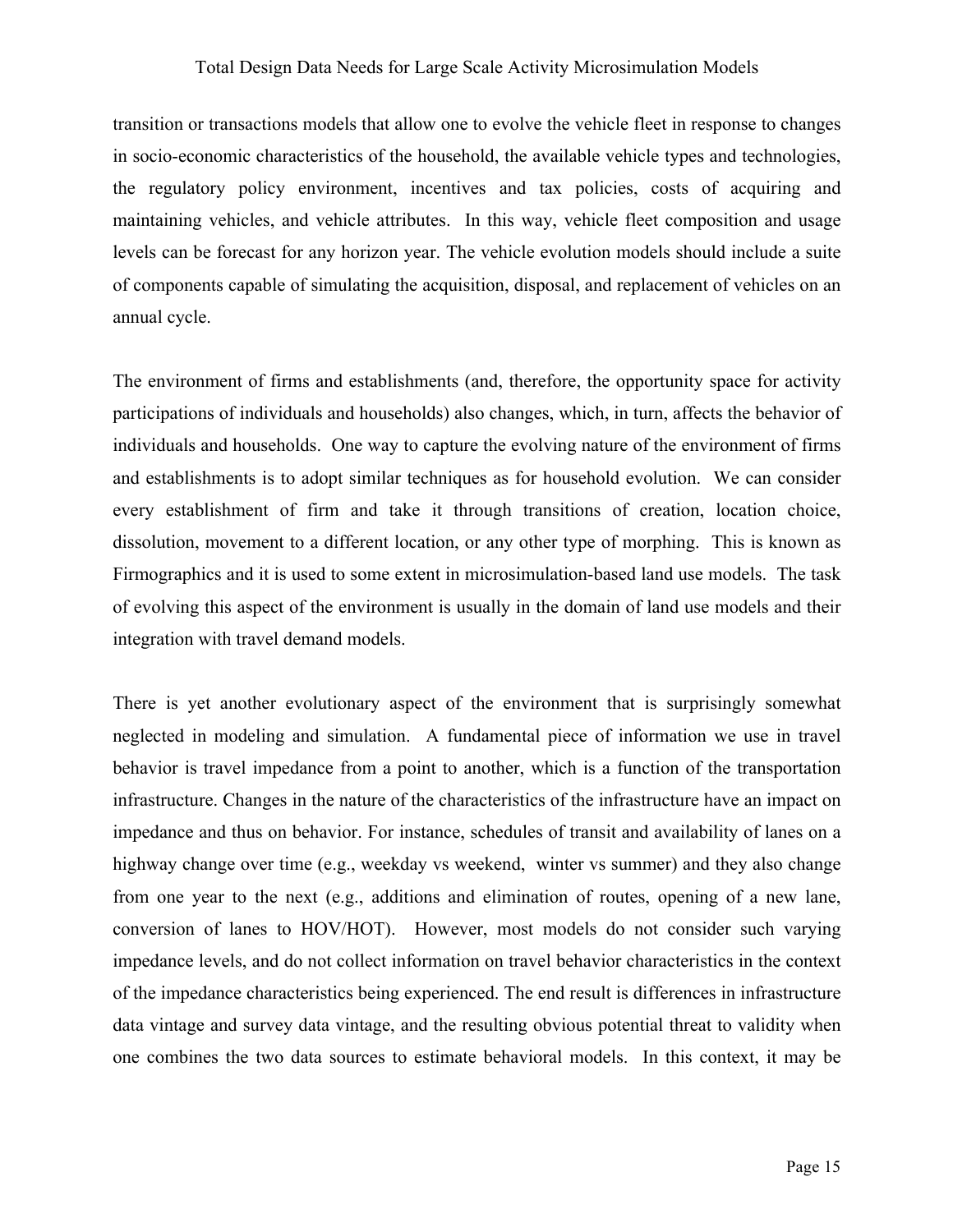desirable to have evolutionary models of infrastructure that provide yearly snapshots to parallel all the other models discussed above.

# **The Units of Analysis**

The unit of analysis for an activity-based travel model is the individual, as individual activity travel patterns are simulated through the time-space domain. However, it is necessary to recognize that individual activity-travel patterns are influenced by household interactions and child dependencies. To account for and model these interactions, the household is also a unit of analysis and considered as the behavioral entity (Decision Making Unit). Outcomes are determined and reported at both levels (household and household member). At any point in the simulation, one should be able to collectively report the activity-travel engagement patterns of all individuals in a household and thus obtain a more holistic perspective on the household situation. Different models are estimated at appropriate levels to reflect the behavioral nature of the phenomenon under study. Work location and school location choice models are estimated at the level of the individual person. Vehicle fleet composition and usage models are estimated at the household level. However, there are additional levels within the person and household levels of decision making. Mode choice models are estimated at the tour and trip (segment) level. Destination choice models are estimated at the individual stop/trip level. Household-level joint activity engagement and allocation patterns may be estimated using the MDCEV model at the household level (Bhat, 2011). Activity type choice and generation models are, however, estimated at the individual activity level for activities generated on the fly. Activity duration models are estimated at the individual activity level as well. Vehicle type choice models are estimated at the tour level as one generally needs to retain the same vehicle through the completion of a tour. All this points to the need to have *data on activity locations, activities, stops, trips, tours, vehicles used for each movement, persons that act, and companionship in activities and travel as locations, stops, trips, and activities.* As mentioned earlier, time is to be treated as a continuous entity, while space, although may continue to be treated in a more aggregate fashion with existing data, is preferred to be recorded as longitude and latitude of every location visited during a diary. Continuous time is generally approximated using a one minute resolution, thus creating a total of 1440 possible time slices. Appropriate definitions should also be provided to remove any ambiguity regarding the interpretation or representation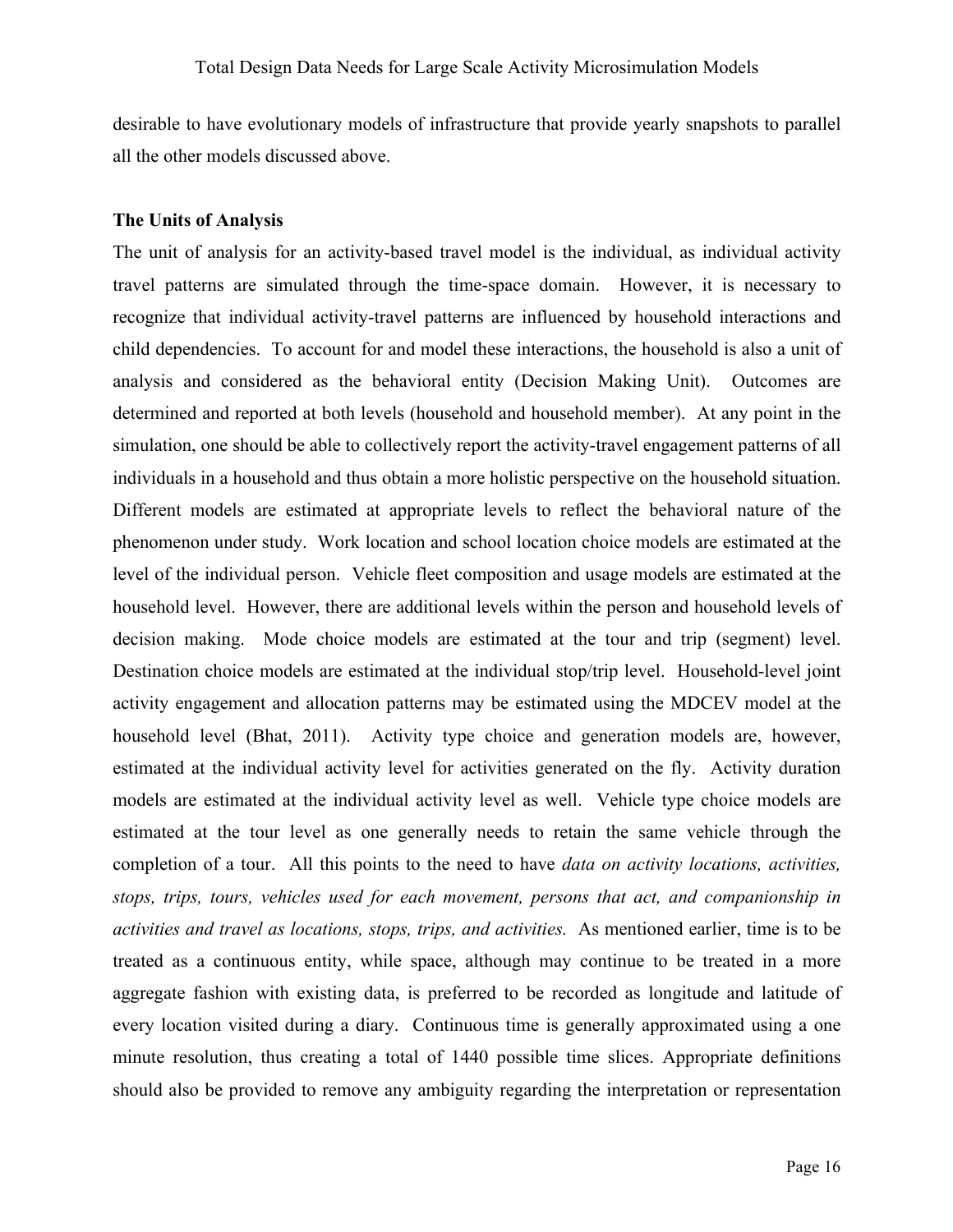of a tour in contrast to a trip. A tour is best viewed as a series of trips with the origin of the first trip and the destination of the last trip being exactly identical. In other words, a closed chain with intermediate stops constitutes a tour. There have been some alternative definitions for tours/chains, but the closed chain definition is likely to serve the activity based travel model development effort well as one can account for all inter-dependencies across all trips that are linked together in some way.

### **Total Design Data Needs**

Figure 4 represents a somewhat ideal complete-total data provision survey design scheme that we use as benchmark for this paper. A design of this type contains a main household survey (the Core) that collects the base data elements needed for an activity-based model system but also serves other simplified versions of travel demand forecasting. This is the main household, person, and base diary portion of Figure 4. Then, subsamples are randomly selected and invited to participate in more detailed surveys targeting a specific topic area. Using suitable statistical methods (e.g., to account for selectivity bias), the responses can then be expanded to the entire main household sample and those, in turn, can be expanded to the entire population using synthetic population methods when desired. Surrounding the main household and activity diary portion are a variety of "satellite" surveys that shed light on specific behavioral facets and provide data for modeling and simulation. The satellite surveys of Figure 4 are defined by a theme, but there is no theoretical underpinning requiring each satellite component to be a separate entity from the rest. For example, one of the satellite surveys of Figure 4 spans an entire week for a smaller portion of the sample. This core component could also be designed as a wave of a panel and/or a continuous survey design to capture additional behavioral dynamics that are not included in our large-scale models yet, but we know would enhance our predictive ability if made available. In this design, a set of complementary survey components may be added to provide more in-depth behavioral data (about behavioral facets addressing other model components) as well as data for verification and validation. This overall design aims at collecting in-depth data by minimizing the overall cost and time to implement the survey and also provides flexibility in designing relatively independent survey modules (satellites). Each satellite aims at a set of individual objectives and distributes survey burden to a different group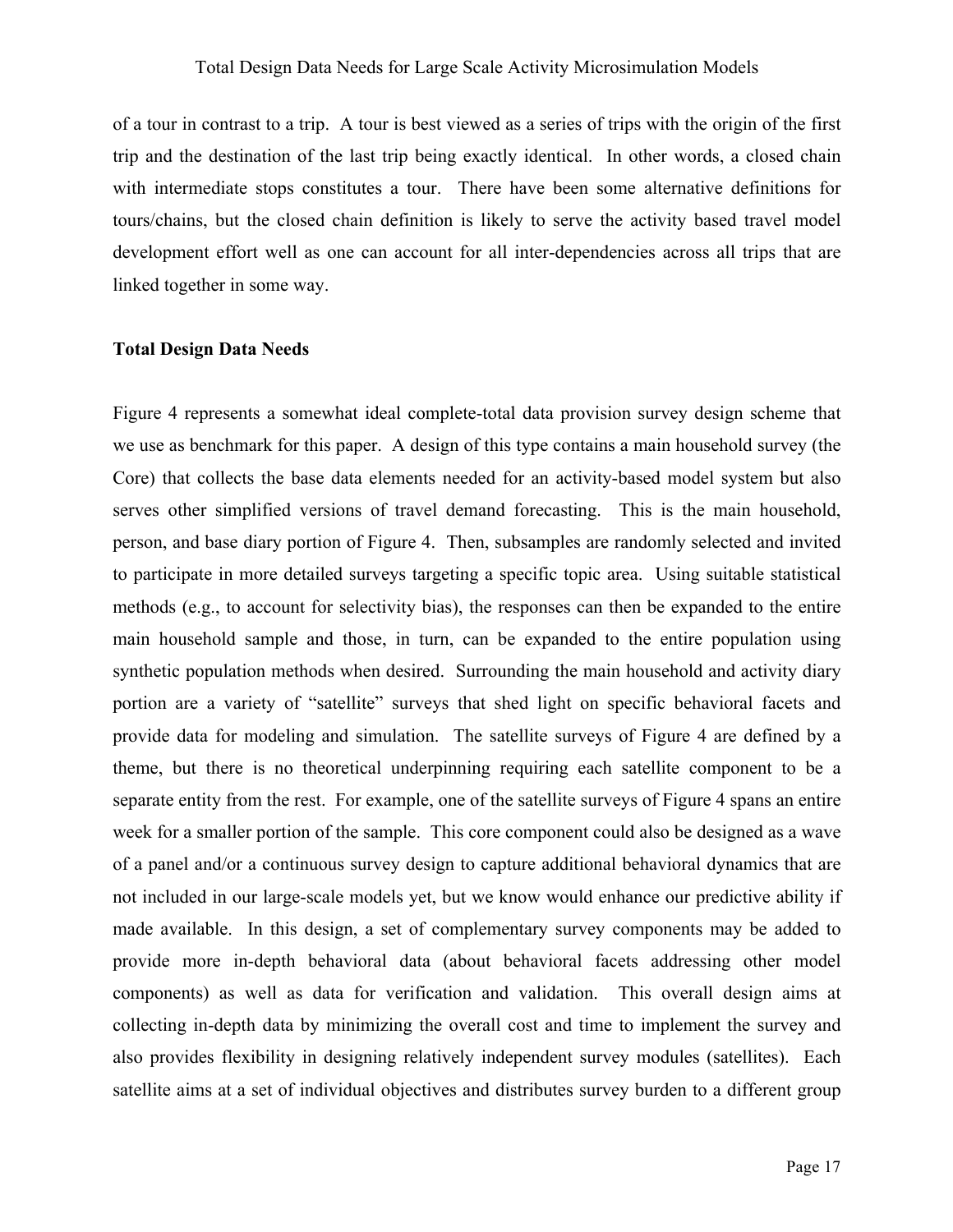of participants from the main survey, minimizing survey burden and fatigue as well as implementation costs. For these reasons we name this type of survey design a total data needs survey design that covers as many behavioral facets as possible to enable new generations of travel demand forecasting models. We proceed here with a brief description of possible satellite surveys (clockwise).

Figure 4 goes here

**One Week Activity (and Travel) Diary:** In this component, households are recruited to participate in an entire week diary. This will enable the creation of models that account for dayto-day variation in activity scheduling and travel and attempt to identify shifting of tasks and activities from one day of the week to the next. The survey design will dictate the optimal timing of this component to maximize response rate and completion rate, and minimize any biases. It is important that a survey of this type benefit from a design that is able to capture the behavioral processes of scheduling activities, and planning and subsequent re-scheduling modifications as in Auld et al. (2009).

**In Depth Car ownership and Use**: In this component, we envision the design of an in-depth survey to identify the determinants for each of the car ownership, car type (e.g., new/used, model, make, and fuel type), and car assignment decisions. In the car assignment data collection, both the primary and secondary drivers should be identified. Questions should also be created to identify determinants of changes in car ownership, type, and assignment of cars to household members. Particular emphasis should be given to policy controlled determinants (e.g., taxation, incentives). One approach to study this latter part is using combinations of revealed and stated preference surveys.

**Location Choice and Activity Sattisfaction:** Destination choice in conventional models is treated as a naïve selection among comparable objects. From environmental psychology, however, we know that places have symbolic and other meanings that travel behavior models neglect (see sense of place in Deutsch and Goulias, 2012). This component identifies how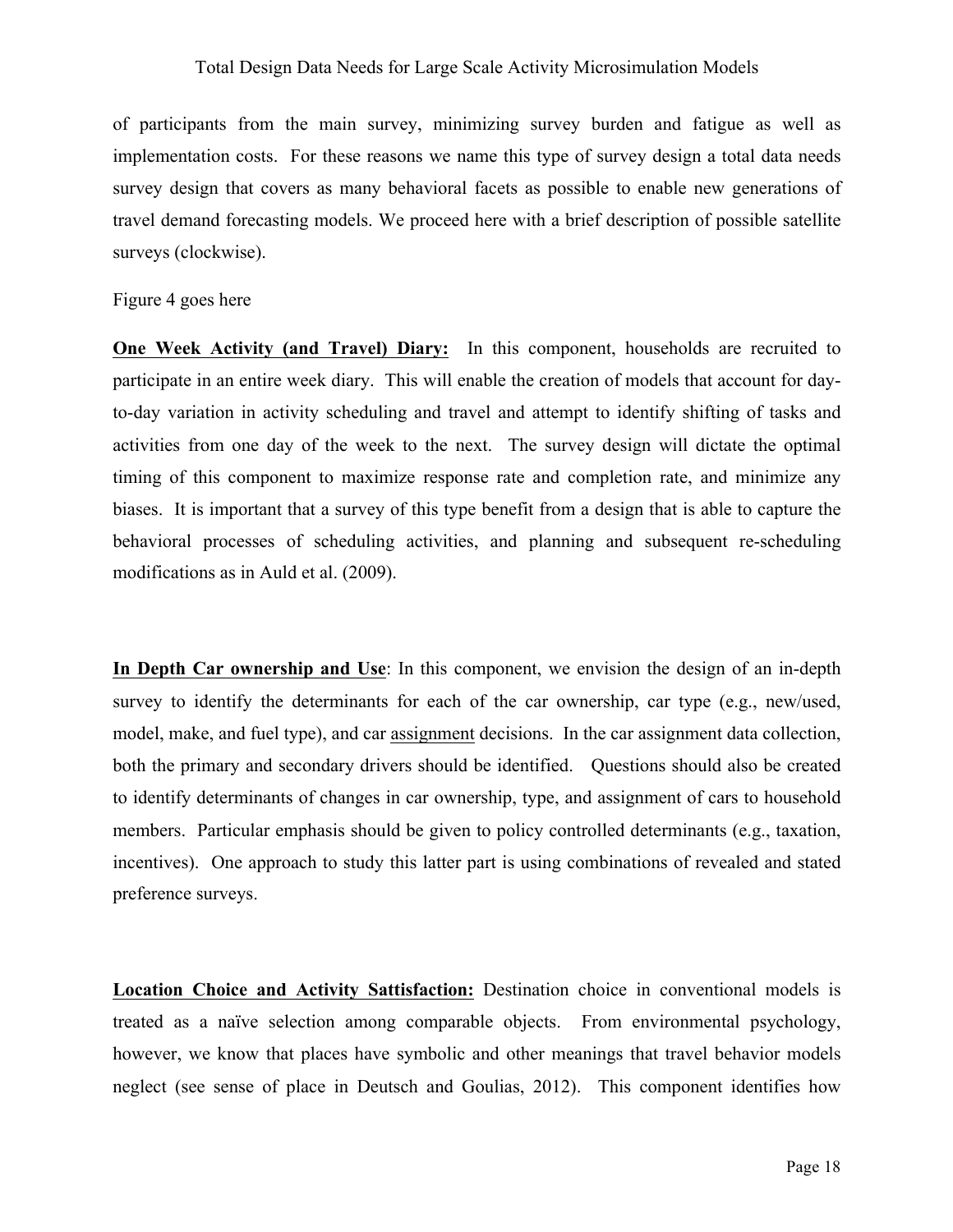destinations are perceived and what role these perceptions play in their selection. It also aims at quantifying the contribution to subjective well-being experienced for each activity and travel episode (see for an example Goulias et al., 2012). We would also suggest the design of a small scale survey following the day reconstruction method (DRM). There are two key objectives for this component: (a) provide a benchmark for the diary instrument; and (b) create an assessment of activities (including trips) and subjective experiences that is able to capture preferences, satisfaction, and perceived quality of life. This second set of objectives will enable estimation of choice models with latent variables and classes that are by far richer and more informative than their counterpart observed variable discrete choice models.

**Residence, Workplace, and School Location Choice**: This is a critical survey component for behaviorally integrated land use travel demand models. We expect this component to be an indepth survey to identify the determinants for each of the residential, workplace, and school choices (see Kortum et al., 2012). Both primary locations and secondary locations should be examined in more detail than typical household surveys and data collected to estimate choice models for each facet.

**Retrospective and Prospective Location Choices:** Questions should also be created to identify determinants of change for each location examining behavior retrospectively and prospectively. Particular emphasis should be given to policy controlled determinants. This portion is shown in Figure 4 as a separate survey component because of the possible need to also add questions about personal biography of each household member using techniques that are not used by typical household surveys (e.g., ethnography).

**Toll Willingness to Pay:** In this supplemental survey, we envision identifying attitudes and willingness to pay for tolls on highways. The data in this component can be used to develop behavioral equations of the willingness to pay, which, in turn, enable the large scale regional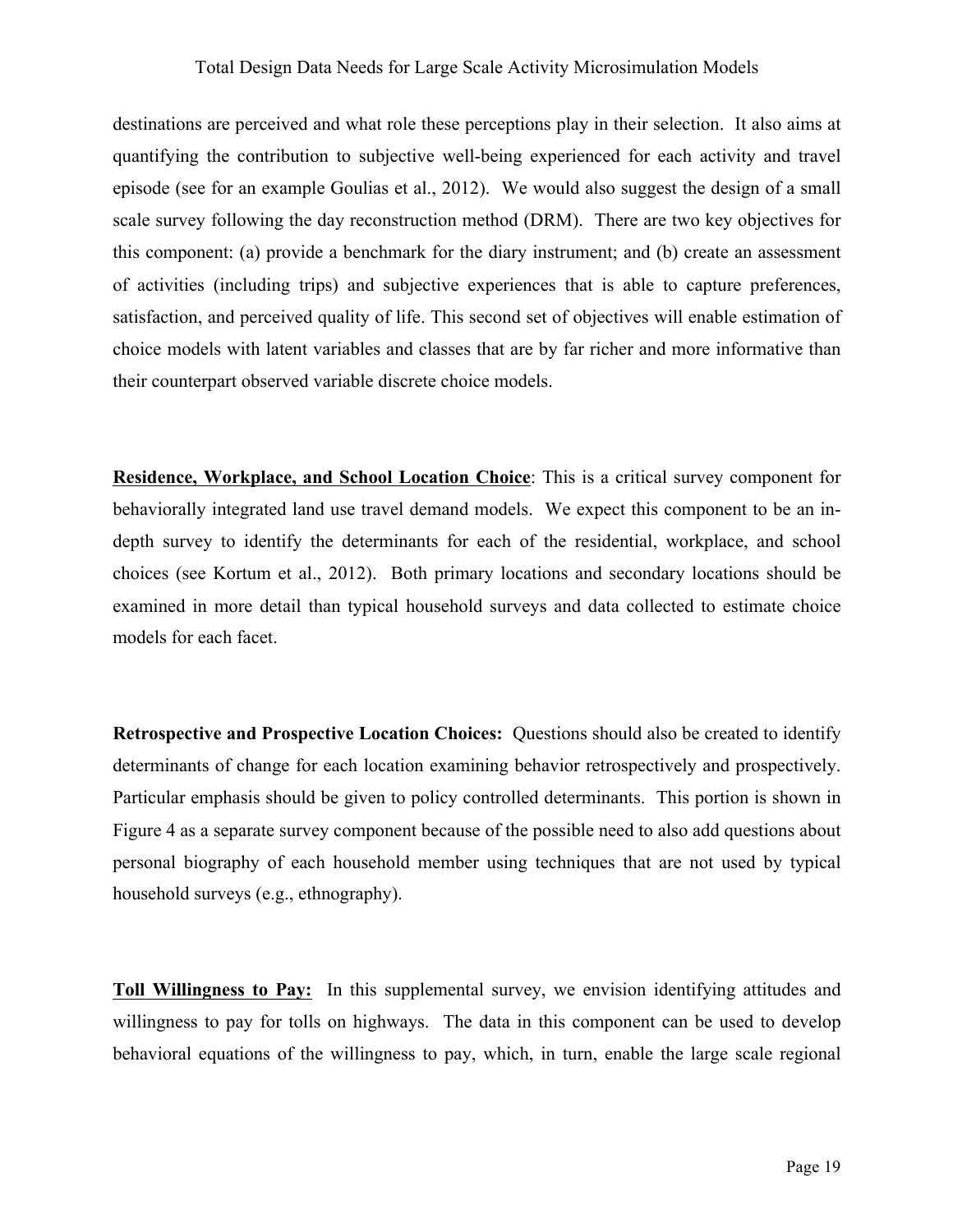simulation models to develop pricing strategies (Bhat and Castellar, 2002; Bhat and Sardesai, 2006).

Long distance travel: Travel models in Mega regions and statewide applications also need models that are able to capture what is called interregional travel and long-distance travel. Many of the trips in this class are business related, leisure related, or simply long commutes. Regional forecasting applications need data to estimate this type of trip making, but also need data to correlate long distance travel and short distance travel. This data component aims to accomplish exactly this objective, and to enable the study of trade-offs people make when they engage in travel that, for example, requires an overnight stay outside the home base. In addition, it is also desirable to study the relationship between land use and the propensity to make long distance travel.

**Expenditures and budgeting survey:** Annual, monthly, or even weekly expenditures for activity participation, travel, and vehicles and housing units maintenance ownership and energy consumption are not collected in typical travel surveys. The most recent policy actions, however, require linking housing to transportation demand. In addition, efforts to develop more complete household Greenhouse footprints will increase and add to the move toward developing models of comprehensive accounting of energy demand. This component will provide the data needed to enable a direct association between travel and at home energy consumption to eventually create models of the type in Fissore et al. (2011).

**In-Depth Mode Supplement and Active Living Questions**: Mode choice is of paramount importance and particularly when linked to destination choice. This add-on survey collects information about detailed reasons for not using specific modes, including non-motorized modes for active living studies. The survey objective is to identify situational constraints, attitudes, and predispositions in favor or against modes such as walk, bike and public transportation. Moreover, collecting information about the chosen and not chosen modes enables the creation of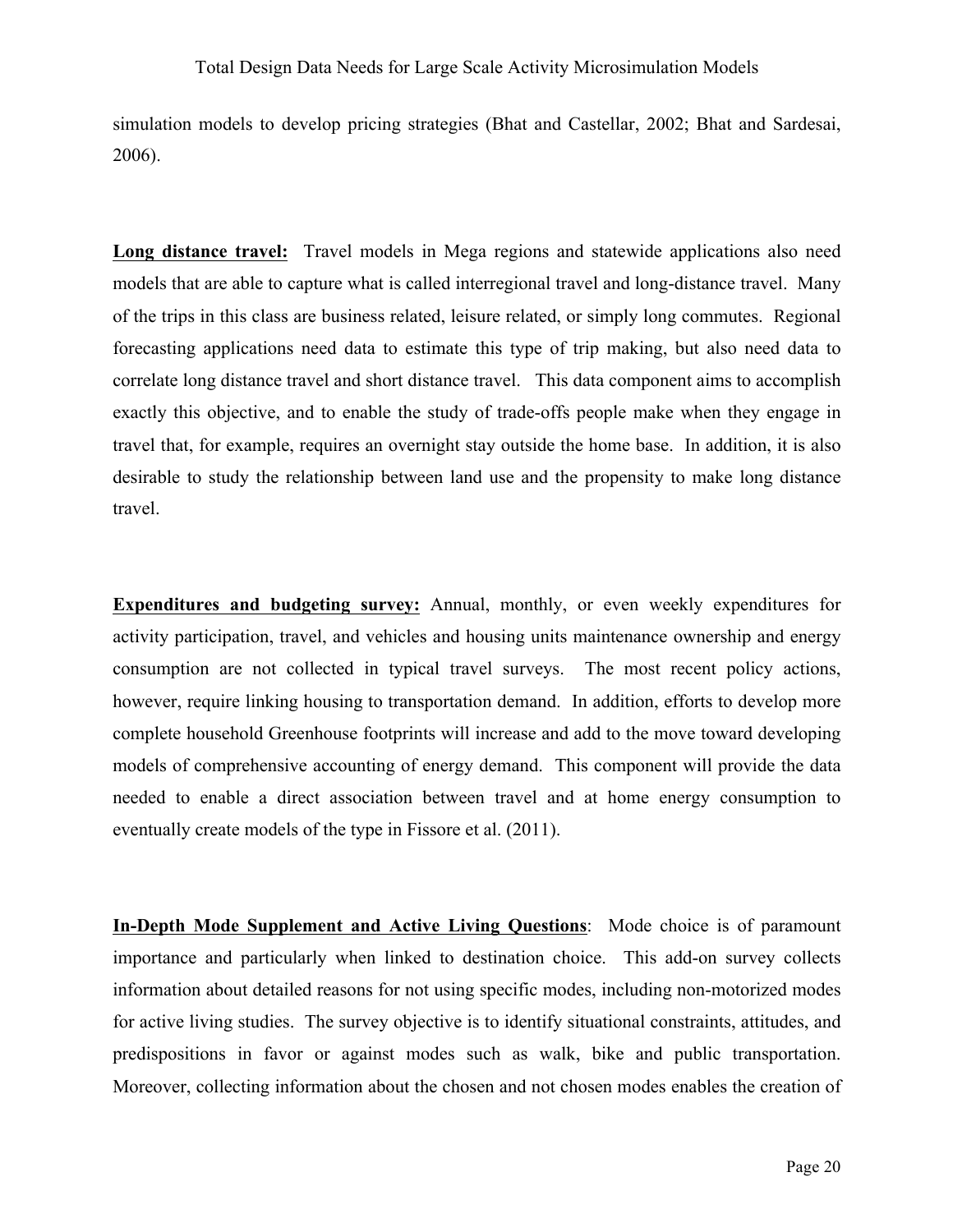models to study policy actions that go beyond the time-cost-comfort analysis. It is also possible to add a stated choice, intentions, and preference components to this module. Equally important is also the added detail of collecting data about walking and biking either as a main mode for each trip or as an access mode to another main mode (e.g., walking from a parking lot to an office, biking to a bus stop and then taking the bus).

**GPS and GPS OBD (verification, special days, emissions):** This is a GPS household member tracking component to: a) develop a database to correlate destinations to routes and identify a typology of different types of routes and stop making patterns; b) develop a route choice model; c) estimate the level and nature of misreported trips by different modes of the main two-day activity diary; d) verify day-to-day behavioral change in other survey components and day of the week effects; and e) provide detailed operating characteristics of the household vehicles. This component for persons carrying GPS devices (wearable GPS) can also be supplemented with an online diary and vehicle-mounted GPS (week long to capture day to day variation) and On-Board Diagnostics devices (to identify driving patterns and correlate/link them with emissions models).

**Panel of Households and Persons and Multi-Day Activity:** Repeated observation of the same people over time provides a unique source of information for understanding change in behavior and develop more accurate travel demand models. Examples of this type of surveys includes designs such as Mobidrive (Axhausen et al., 2002) to identify weekly rhythms in activity scheduling and travel and household panel surveys that enable disentangling temporal ordering and causality in behavior (see the edited volume by Golob et al., 1997).

Figure 4 cannot be implemented in its entirety within the resources available for most surveys and requires modification to meet some additional data needs for model components of the specific region or a state/country developing their model systems. The minimum data elements required are household composition information, person characteristics (age, gender, education, employment, drivers license, marital status), and vehicle data. A base diary activity-travel diary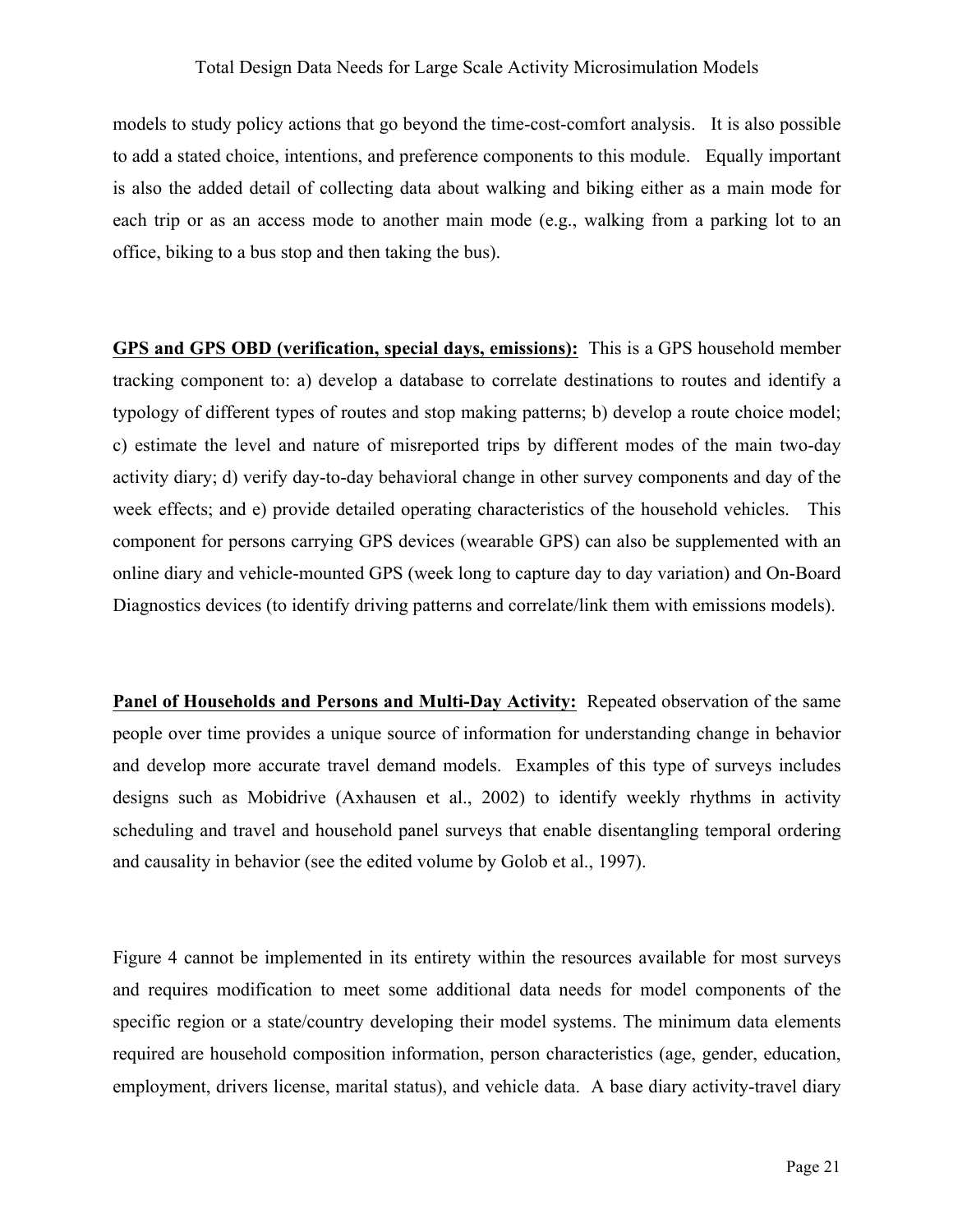(two-day is desirable to study day-to-day variation, but a single day diary is current practice in the US) shall include a complete record of each person's daily schedules including all activities engaged in and all trips made (with a record of their assembly into tours), locations visited, the persons with whom each activity and trip were made, and activities carried out at home and at other places. Ideally, this diary will be for a pre-specified pair of days for all persons in the household and will spread over a 12–month period (to mimic the American Community Survey) with a uniform distribution of interviews throughout the survey period. Development of the next generation activity-based model(s) requires a greatly enhanced activity diary of complete households. The additional travel behavior indicators needed for the new models are usually incorporated in activity diaries. The usual design in this setting is a household questionnaire that includes social and demographic information of each household member, housing characteristics and auto ownership. The activity diary portion of the questionnaire includes but is not limited to respondents' activities, travel, and characteristics of the surrounding environment (including parking locations and parking rates). The overall survey design will also enable the study of toll modes and willingness to pay, gather additional data on walk/bike modes, Transportation Demand Management program participation, auto ownership (including fuel efficiency and fuel usage), and enable the study of equity and environmental justice issues. More detailed listing of the variables needed are included in the references to this paper.

Current activity-based models are based on data that are stitched together from a variety of surveys. Assumptions about validity of this action are usually untested due to necessity and lack of suitably designed surveys. Attempts, however, are made to design decennial Household Travel Surveys (e.g., the CHTS) and fill important gaps of information supporting large scale models. Similar attempts are also made to develop the data required to model the dynamically changing environment in which simulated agents live. In parallel, new model development continues to use whatever data are available with substantial improvements in our ability to simulate policies and validate models using internal to the new survey and external information. In data collection, however, and mainly with a push by the recent legislative innovation of coordinating land use policies with transportation policies we see positive change.

A much simpler version of Figure 4 is being explored for the California Household Travel Survey (CHTS, www.catravelsurvey.com). CHTS is currently (May 2012) in its initial months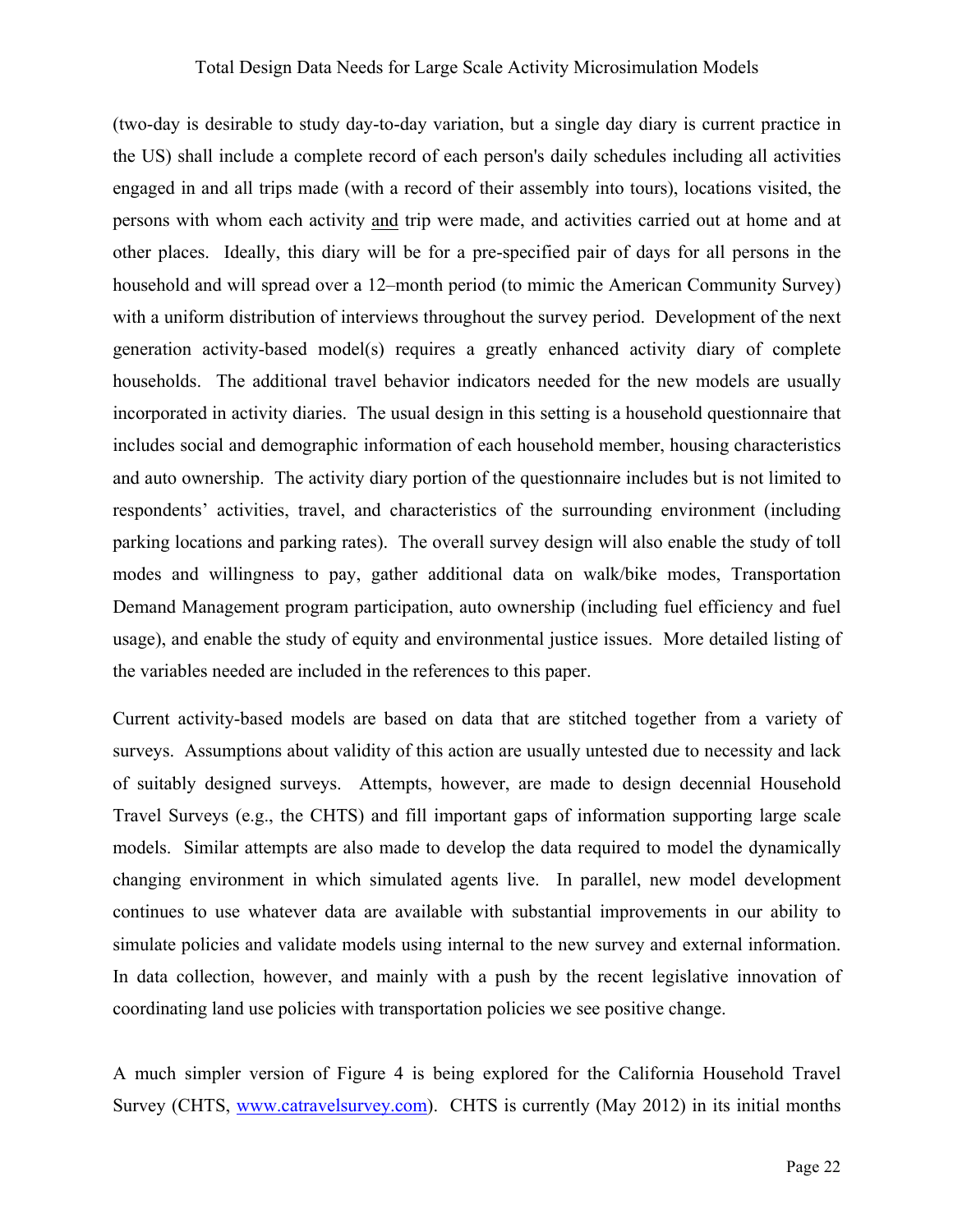with a possible delivery of data in March 2013. CHTS includes a core (household and single day diary covering the entire state with additional observations for some of the CA regions), a threeday wearable GPS and a seven day vehicle GPS with a small sample of On-Board Diagnostics (OBD), a long-distance (trips longer than 50 miles) travel log to capture trips made in two weeks preceding the diary day, a car ownership and type revealed and stated preference survey, and an "augment" survey for the Southern California region with questions about location choices. This shows survey practice is already attempting to satisfy some of the data needed for large scale regional simulation models but far from complete.

Although theoretically a satellite design of a large scale survey may solve the problem of the curse of dimensionality, respondent burden and fatigue, and exploding data collection budgets, it is unknown if a survey of this type is feasible from the survey data collection management/operations viewpoint and if multiple contractors (in CHTS there are three different contractor teams collecting data without a contractual obligation and pressure from the funding agencies to coordinate and collaborate) are able to coordinate their data collection efforts and provide a harmonized database for modeling and simulation. From this viewpoint, the California Household Travel Survey is a real life experiment in a state that requires policy analysis supported by this type of data in a timely fashion to demonstrate strategies of meeting Greenhouse gas emissions targets set by policy. For an example of these targets see the California Air Resources board website http://www.arb.ca.gov/cc/sb375/final\_targets.pdf. The policy environment, substantial progress in modeling and simulation, and willingness to innovate in data collection will give us many opportunities to rethink about data needs and model development in new ways and at a faster pace than in any past epochs.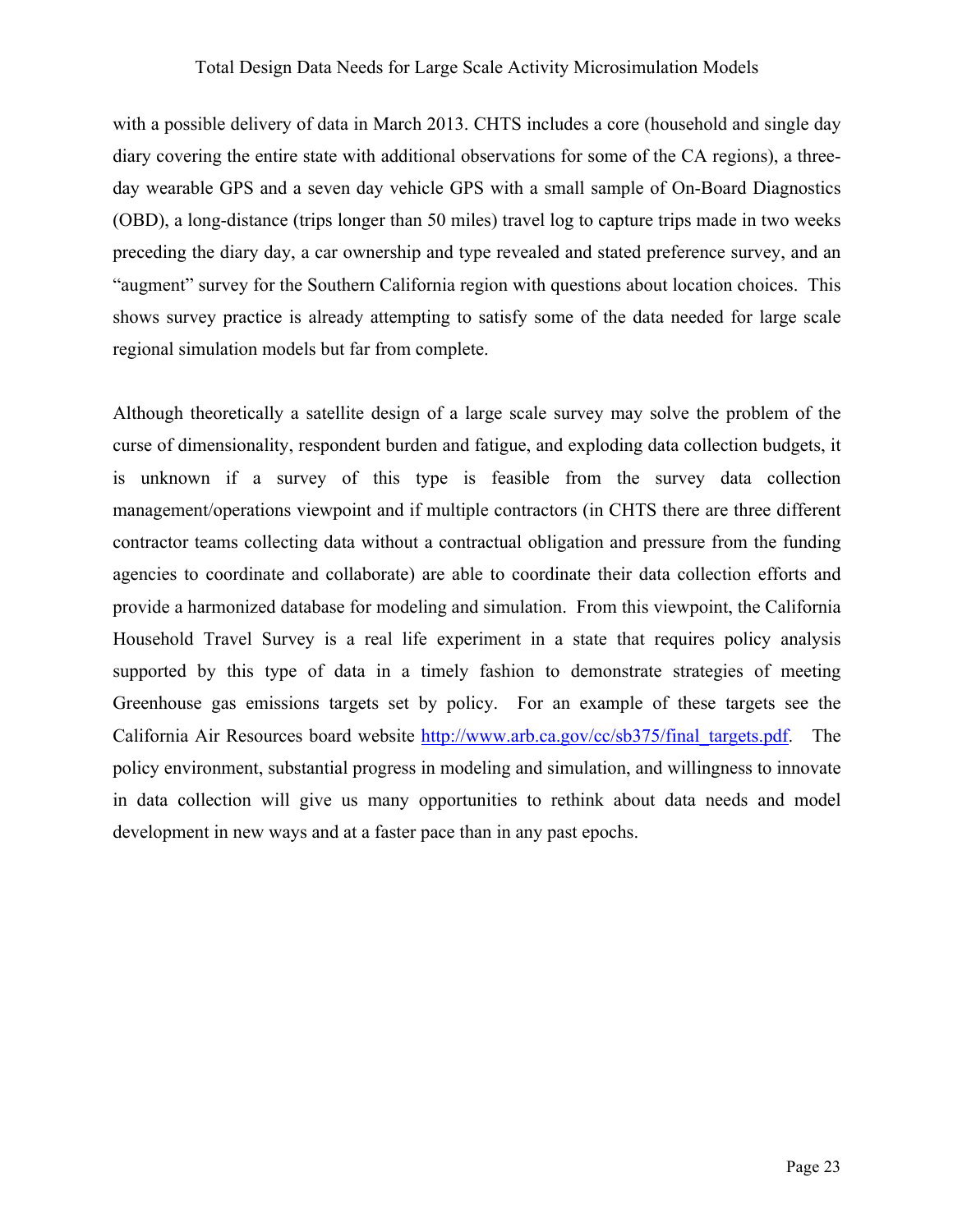# **Appendix A Excerpt from California Legislative Initiative**

Senate Bill 375 (SB 375) was enacted to reduce greenhouse gas emissions from automobiles and light trucks through integrated transportation, land use, housing and environmental planning. Under the law, SCAG is tasked with developing a Sustainable Communities Strategy (SCS), a newly required element of the 2012 Regional Transportation Plan (RTP) that provides a plan for meeting emissions reduction targets set forth by the California Air Resources Board (ARB).

On September 23, 2010, ARB issued a regional 8% per capita reduction target for the planning year 2020, and a conditional target of 13% for 2035.

# **SCS Requirements**

According to SB 375, "each metropolitan planning organization shall prepare a sustainable communities strategy, including the requirement to utilize the most recent planning assumptions considering local general plans and other factors. The Sustainable Communities Strategy shall:

- identify the general location of uses, residential densities, and building intensities within the region;
- identify areas within the region sufficient to house all the population of the region, including all economic segments of the population, over the course of the planning period of the regional transportation plan taking into account net migration into the region, population growth, household formation and employment growth;
- identify areas within the region sufficient to house an eight-year projection of the regional housing need for the region;
- identify a transportation network to service the transportation needs of the region;
- gather and consider the best practically available scientific information regarding resource areas and farmland in the region;
- consider the state housing goals specified in Sections 65580 and 65581;
- set forth a forecasted development pattern for the region, which, when integrated with the transportation network, and other transportation measures and policies, will reduce the greenhouse gas emissions from automobiles and light trucks to achieve, if there is a feasible way to do so, the greenhouse gas emission reduction targets approved by the state board;
- allow the regional transportation plan to comply with the federal Clean Air Act"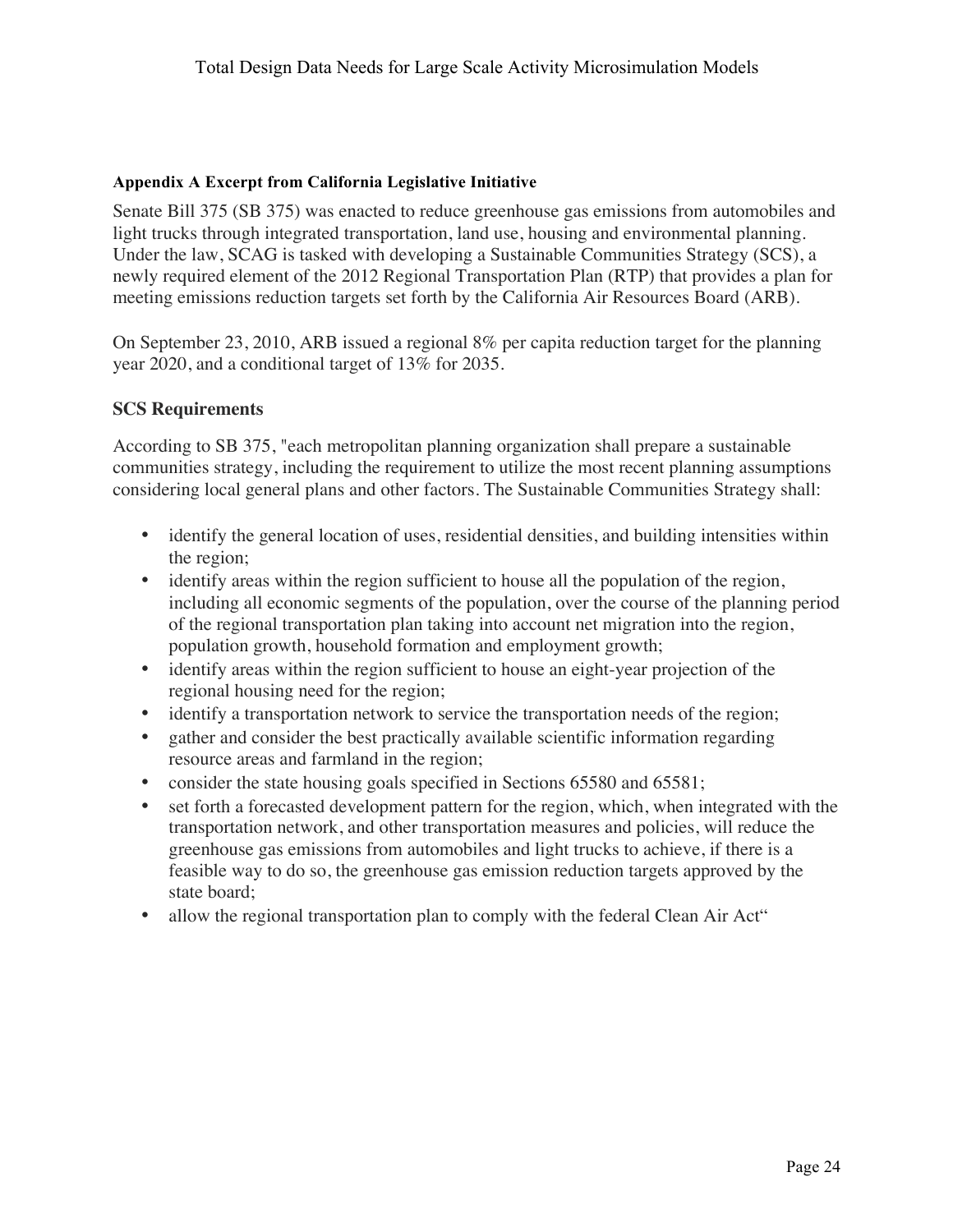# **Acknowledgments**

Funding and other support for this chapter were provided by the Southern California Association of Governments, the University of California (UC) Lab Fees program through a grant to UCSB on Next Generation Agent-based Simulation, and the UC Multicampus Research Program Initiative on Sustainable Transportation. Past research grants to UCSB from the University of California Transportation Center (funded by US DOT RITA and Caltrans), to UT Austin from the Texas Department of Transportation, and to Arizona State University by the Federal Highway Administration have also supported the development of ideas in this chapter. This paper does not constitute a policy or regulation of any public agency

# **References**

Auld, J., Mohammadian, A., & Doherty, S. (2009) Modeling Activity Conflict Resolution Strategies Using Scheduling Process Data. Transportation Research Part-A: Policy and Practice, Vol. 43(4), 2009, pp. 386-400.

Axhausen, K.W., Zimmermann, A. , Schönfelder, S. , Rindsfüser, G. & Haupt, T. (2002) Observing the rhythms of daily life: A six-week travel diary, *Transportation*, **29** (2) 95-124.

Barth M. & Boriboonsomsin, K. (2008) Real-World CO2 Impacts of Traffic Congestion. http://www.uctc.net/research/papers/846.pdf

Bhat, C.R., Guo, J.Y., Srinivasan, S., & Sivakumar, A. (2004), "**Comprehensive Econometric Microsimulator for Daily Activity-Travel Patterns**," *Transportation Research Record,* Vol. 1894, pp. 57-66.

Bhat, C.R., & Castelar, S. (2002), "A Unified Mixed Logit Framework for Modeling Revealed and Stated Preferences: Formulation and Application to Congestion Pricing Analysis in the San Francisco Bay Area", *Transportation Research Part B*, Vol. 36, No. 7, pp. 593-616.

Bhat, C.R., & Sardesai, R. (2006), "**The Impact of Stop-Making and Travel Time Reliability on Commute Mode Choice**," *Transportation Research Part B*, Vol. 40, No. 9, pp. 709-730

Bhat, C.R., Goulias, K.G., Pendyala, R.M. , Paleti, R., Sidharthan, R., Schmitt, L., & Hu, H. (2011) A Household-Level Activity Pattern Generation Model for the Simulator of Activities, Greenhouse Emissions, Networks, and Travel (SimAGENT) System in Southern California, Paper Accepted for Presentation at the 2012 Transportation Research Board Meeting.

Bowman J. (2009) Historical Development of Activity Based Model Theory and Practice. http://jbowman.net/papers/2009.Bowman.Historical dev of AB model theory and practice.pdf

California Government SB 375 (2011) http://www.leginfo.ca.gov/pub/07-08/bill/sen/sb\_0351- 0400/sb 375\_bill\_20080930\_chaptered.pdf. Accessed September 2011.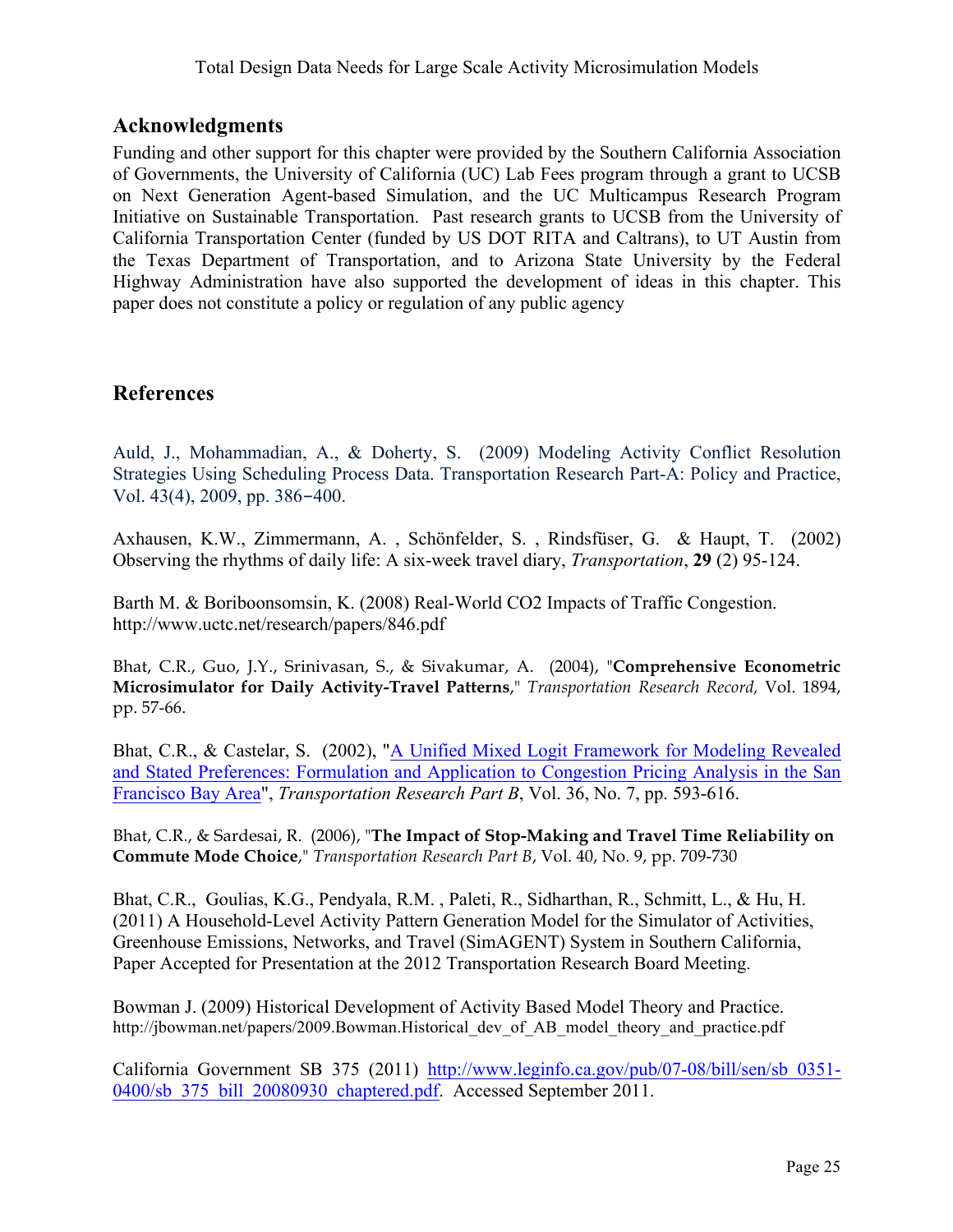Deutsch K. and Goulias K.G. (2012) Understanding Places Using a Mixed Method Approach. Paper 12- 2984 presented at the *91st Annual Meeting of the Transportation Research Board, Washington, D.C.,*  January 22-26, 2012. (in press)

Donnelly R., Erhardt, G.D. , Moeckel, R. & Davidson, W.A. (2010) Advanced Practices in Travel Forecasting. National Cooperative Highway Research Program, Synthetsis 406, Transportation Research Board, Washington.D.C.

Ferdous, N., Sener, I.N. , Bhat, C.R. & Reeder, P. "Tour-Based Model Development for TxDOT: Implementation Steps for the Tour-based Model Design Option and the Data Needs," Report 0- 6210-1, prepared for the Texas Department of Transportation, October 2009

Fissore, C., Baker, L. A., Hobbie, S. E., King, J. Y., McFadden, J. P. , Nelson, K. C. & Jakobsdottir, I. (2011) Carbon, nitrogen, and phosphorus fluxes in household ecosystems in the Minneapolis-Saint Paul, Minnesota, urban region. Ecological Applications 2011 21:3, 619-639

Golob T., Kitamura, R. , & Long, L. (1997) Panels for Transportation Planning: Methods and Applications Kluwer.

Goulias K.G. (2007) Activity Based Travel Demand Model Feasibility Study. Final Report Submitted to the Southern California Association of Governments. Contract Number 07-046-C1. Work Element Number 07-070.SCGC08. June, Solvang, CA.

Goulias K.G. & Morrison, E. L. (2010) Pre-Survey Design Consultant for the Year 2010 Post-Census Regional Travel Survey. Final Summary Report Project Number 10-046-C1(April 2010 to July 2010). Submitted to Southern California Association of Governments and Caltrans. June, Solvang, CA.

Goulias, K.G., Bhat, C.R., Pendyala, R.M. , Chen, Y. , Paleti, R. , Konduri, K.C., Lei, T. , Tang, D., Yoon, S.Y. , Huang, G. , & Hu, H. (2011) Simulator of Activities, Greenhouse Emissions, Networks, and Travel (SimAGENT) in Southern California, Paper Accepted for Presentation at the 2012 Transportation Research Board Annual Meeting.

Goulias, K.G., Ravulaparthy S., Yoon S.Y., & Polydoropoulou, A. (2012) An exploratory analysis of the time-of-day dynamics of episodic hedonic value of activities and travel. Paper presented at the 2012 International Association for Travel Behavior Research Conference, July 15-20, Toronto, Canada.

Hägerstrand T. (1970) What about people in Regional Science? Papers in Regional Science, 24(1), 6-21.

Hägerstrand T. (1989) Reflections on "what about people in regional science?" Papers in Regional Science, 66(1), pp 1-6.

Kortum, K., Paleti, R. , Bhat, C.R. & Pendyala, R.M. (2012), "A Joint Model of Residential Relocation Choice and Underlying Causal Factors," Paper presented at the 2012 TRB Conference.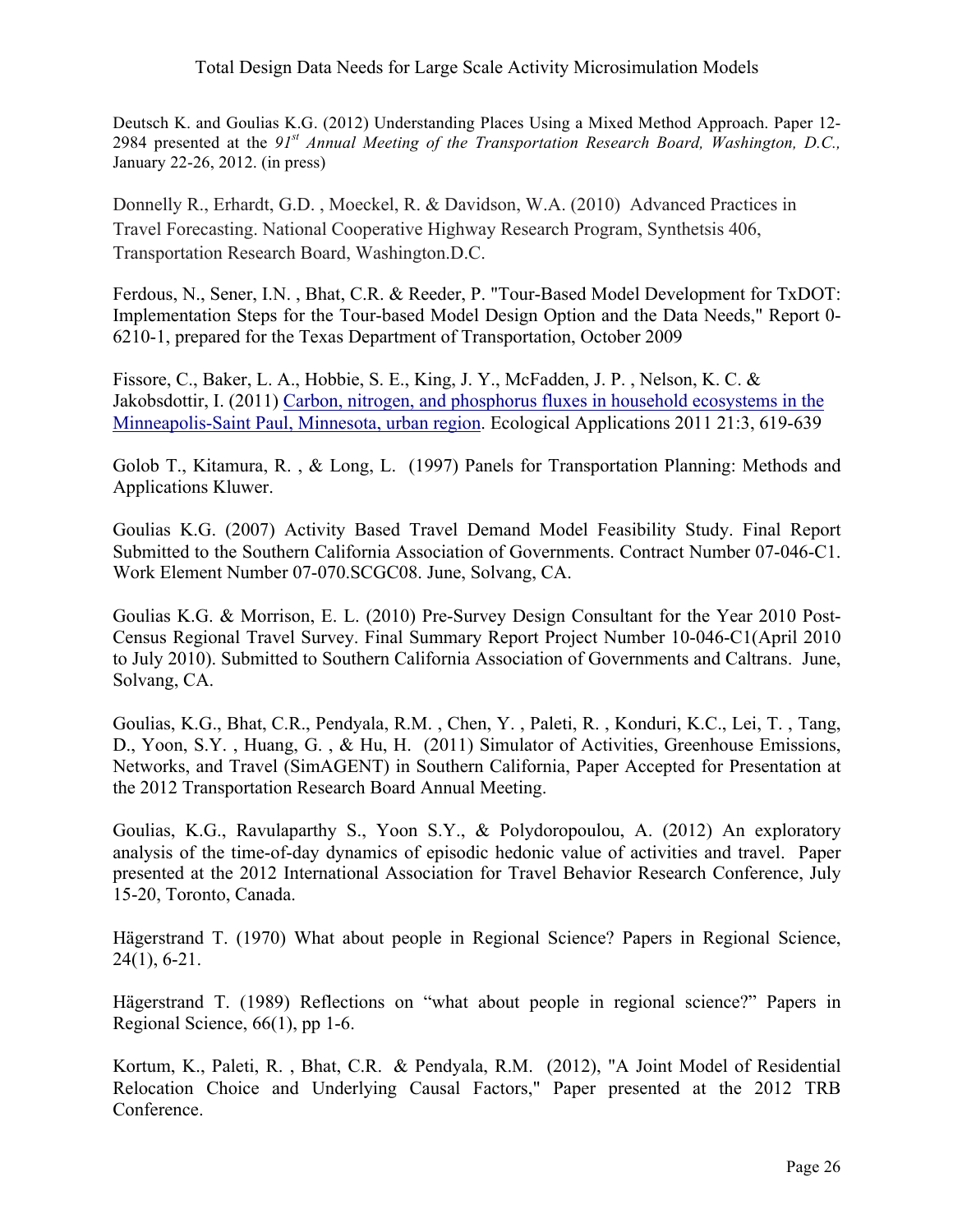Pendyala R. (year) A Household Travel Survey Data Collection Plan. Report for Maricopa County, Tempe, AZ.

Pendyala, R.M., Bhat, C.R. , Goulias, K.G. , Paleti, R. , Konduri, K.C., Sidharthan, R., Hu, H., Huang, G. & Christian, K.P. (2011) The Application of a Socio-Economic Model System for Activity-Based Modeling: Experience from Southern California, Paper Accepted for Presentation at the 2012 Transportation Research Board Annual Meeting and publication in the Transportation Research Record.

Rossi T., Bowman, J., Vovsha, P. , Goulias, K. G., & Pendyala, R. (2010) CMAP Strategic Plan for Advanced Model Development. Final Report of the CMAP Advanced Travel Model Cadre. Chicago, Il.

Vyas, G., Paleti, R., Bhat, C.R., Goulias, K.G. , Pendyala, R.M. , Hu, H. , Adler, T.J., & Bahreinian, A. (2011) A Joint Vehicle Holdings (Type and Vintage) and Primary Driver Assignment Model with an Application for California, Paper Accepted for Presentation at the 2012 Transportation Research Board Annual Meeting.

Yagi, S., & Mohammadian, A. (2010) An Activity-Based Microsimulation Model of Travel Demand in the Jakarta Metropolitan Area, in the Journal of Choice Modelling, , Vol. 3, No. 1, pp. 32-57.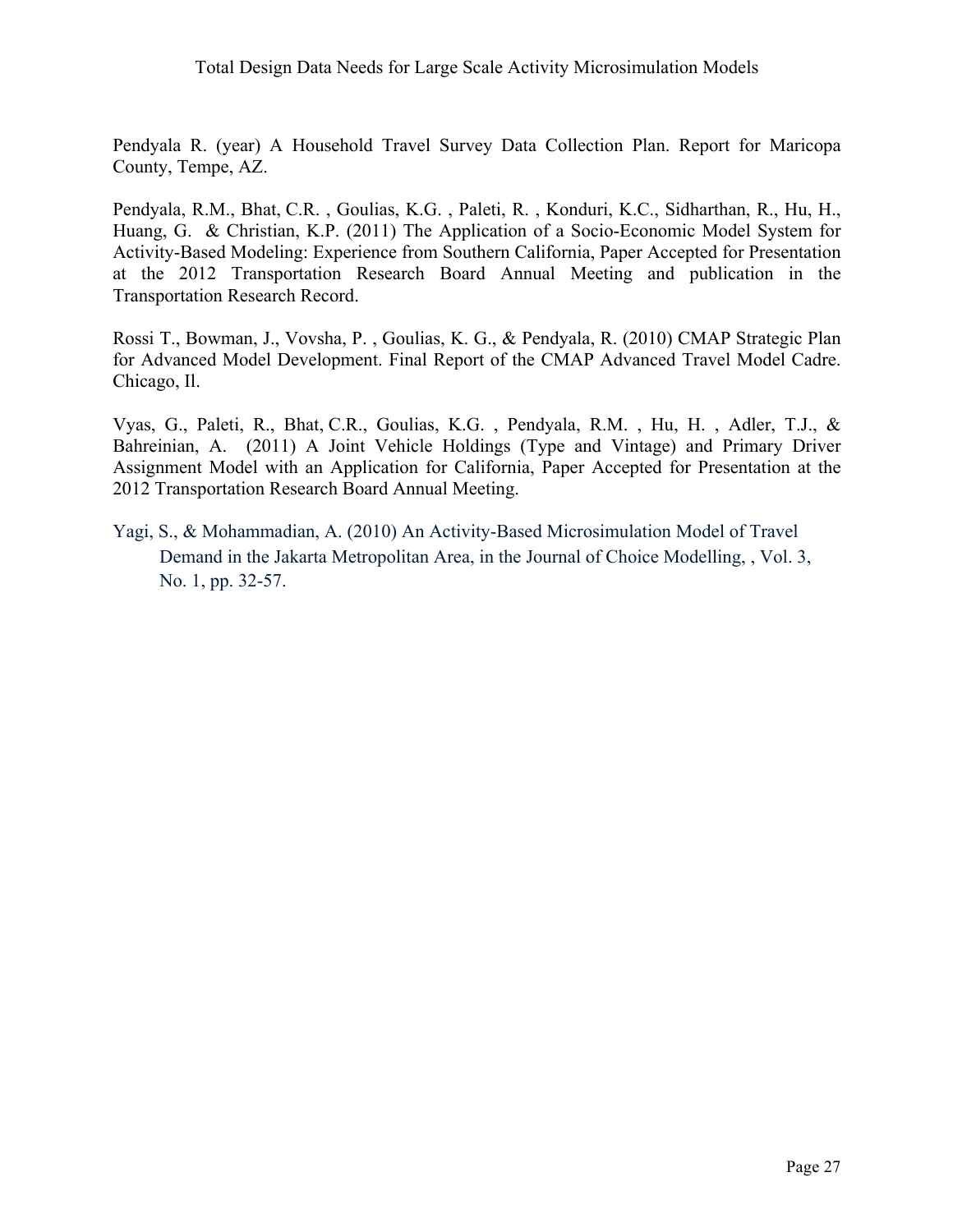

Fig. 1 A Schema of a Typical Model



Fig. 2. Representation of a Worker's Daily Activity-Travel Pattern (Reproduced from Bhat et al., 2004)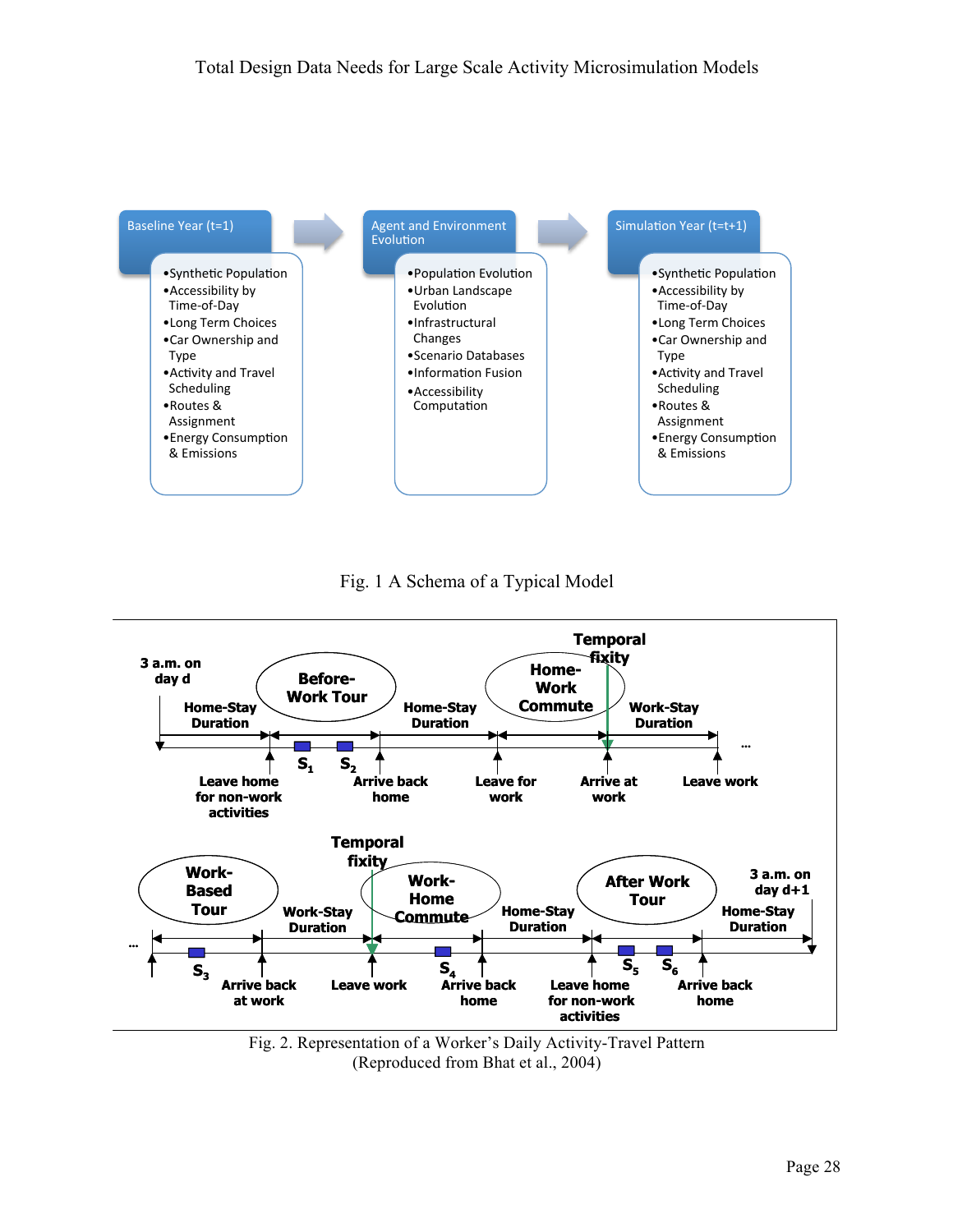

Fig.3. Representation of a Non-Worker's Daily Activity-Travel Pattern (Reproduced from Bhat, et al., 2004)